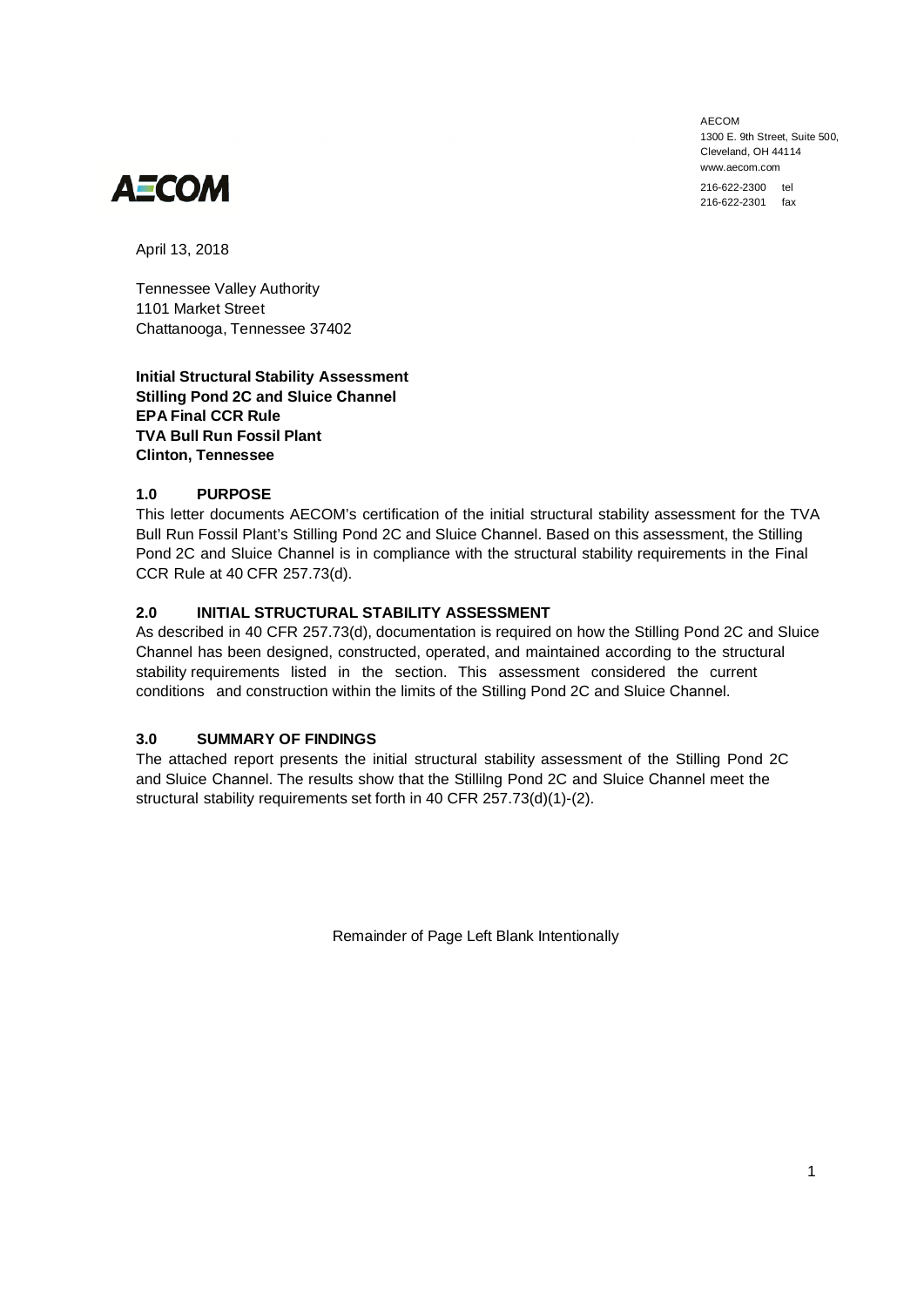# **AECOM**

AECOM 1300 E. 9th Street, Suite 500, Cleveland, OH 44114 www.aecom.com

216-622-2300 tel 216-622-2301 fax

### **4.0 QUALIFIED PROFESSIONAL ENGINEER CERTIFICATION**

I, Thomas Kovacic, being a Professional Engineer in good standing in the State of Tennessee, do hereby certify, to the best of my knowledge, information, and belief:

- 1. that the information contained in this certification is prepared in accordance with the accepted practice of engineering;
- 2. that the information contained herein is accurate as of the date of my signature below; and
- 3. that the initial structural stability assessment for the TVA Bull Run Fossil Plant's Stilling Pond 2C and Sluice Channel meet the requirements specified in 40 CFR 257.73(d)(1)-(2).

Harry)  $S$ IGNATURE  $M$ <sup>*Makel E*.  $D_M$ </sup>

ADDRESS: AECOM 1300  $E.9<sup>th</sup>$  Street Suite 500 Cleveland, OH 44114

TELEPHONE: (216) 622-2300

ATTACHMENTS: Initial Structural Stability Assessment 40 CFR 257.73(d)(1); Existing CCR Surface Impoundments; TVA Bull Run Fossil Plant; Stilling Pond 2C and Sluice Channel

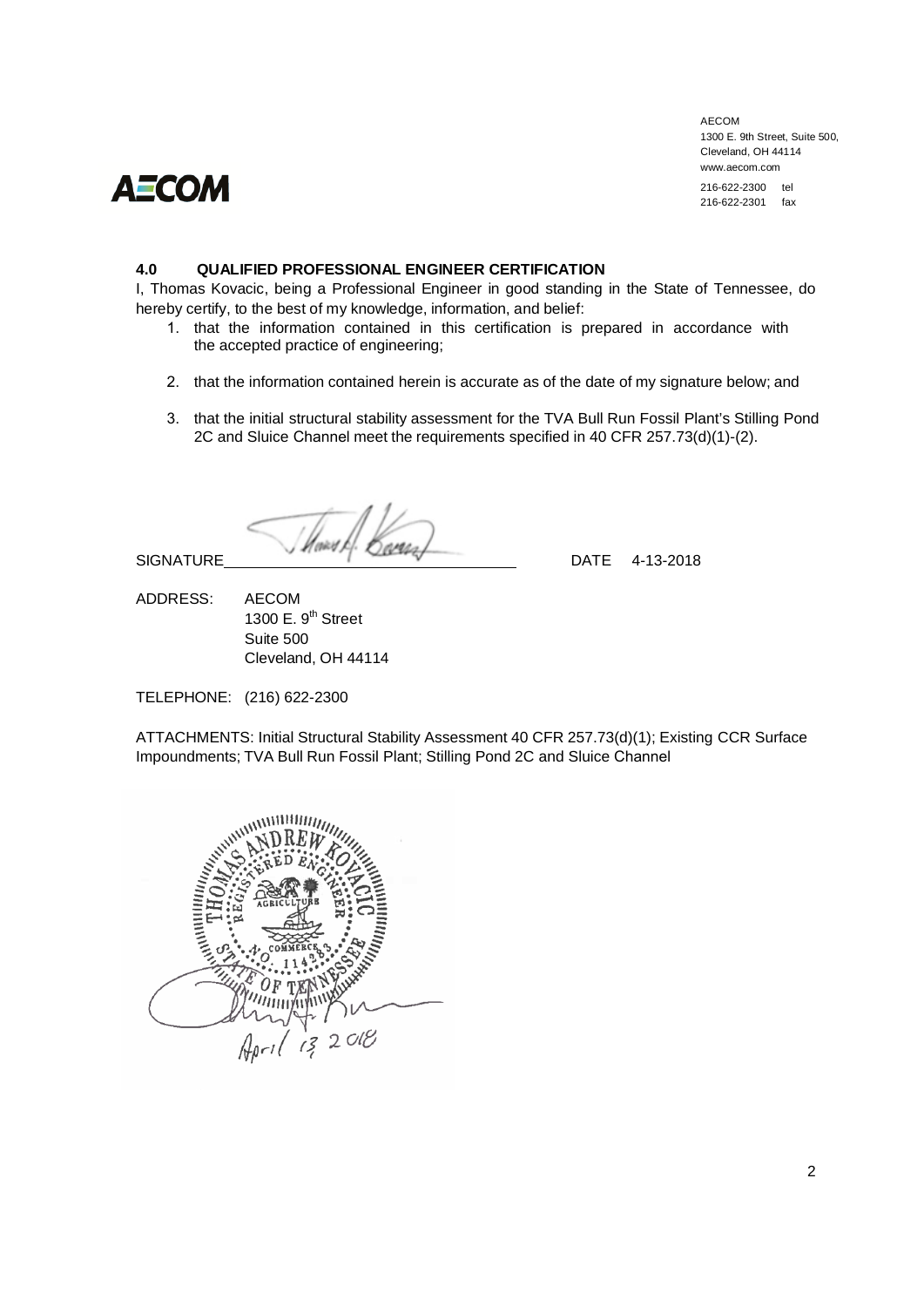# **COAL COMBUSTION PRODUCT DISPOSAL PROGRAM**

**Tennessee Valley Authority – Fly Ash Stilling Pond 2C, Sluice Channel, Main Ash Pond Sumner County, Tennessee**

# **Initial Structural Stability Assessment 40 CFR 257.73(d)(1)**

**Existing CCR Surface Impoundments TVA Bull Run Fossil Plant**

### Prepared for



Tennessee Valley Authority 1101 Market Street Chattanooga, TN 37402-2801

April 13, 2018

Prepared by



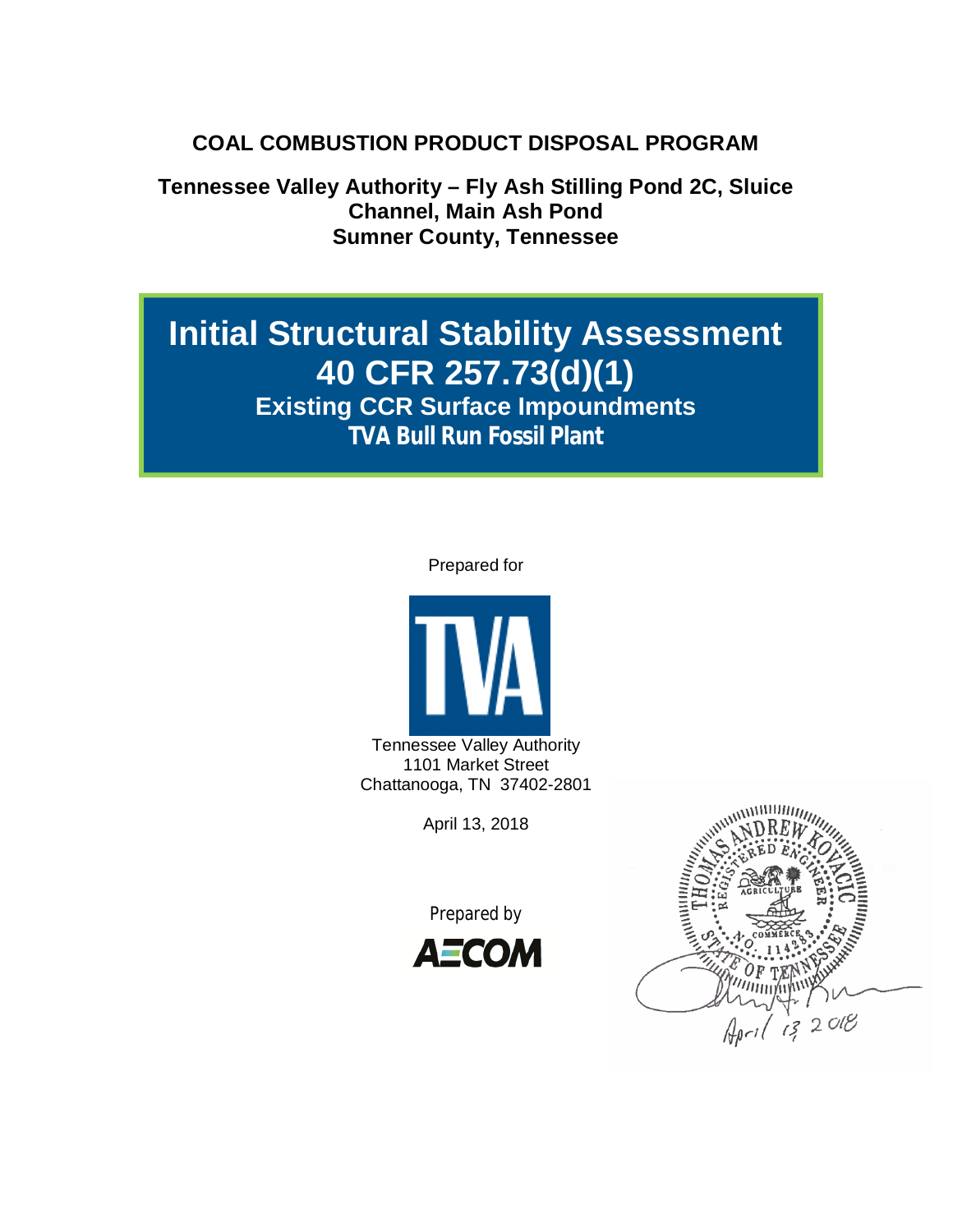

# **Table of Contents**

| 1.0 |     |                                                                    |  |  |
|-----|-----|--------------------------------------------------------------------|--|--|
| 2.0 |     |                                                                    |  |  |
|     | 2.1 |                                                                    |  |  |
|     | 2.2 |                                                                    |  |  |
|     | 2.3 |                                                                    |  |  |
|     | 2.4 |                                                                    |  |  |
|     | 2.5 |                                                                    |  |  |
|     |     | 2.5.1 Spillway Capacity at Sustained Flows - §257.73(d)(1)(v)(A) 4 |  |  |
|     |     | 2.5.2 Spillway Capacity at Peak Discharge - §257.73(d)(1)(v)(B)5   |  |  |
|     | 2.6 |                                                                    |  |  |
|     |     |                                                                    |  |  |
|     |     |                                                                    |  |  |
|     | 2.7 |                                                                    |  |  |
| 3.0 |     |                                                                    |  |  |
| 4.0 |     |                                                                    |  |  |

# **Figures**

Figure 1: Ash Pond Complex

# **Appendices**

Appendix A Hydraulic Structures Assessment Calculation Package Appendix B Images

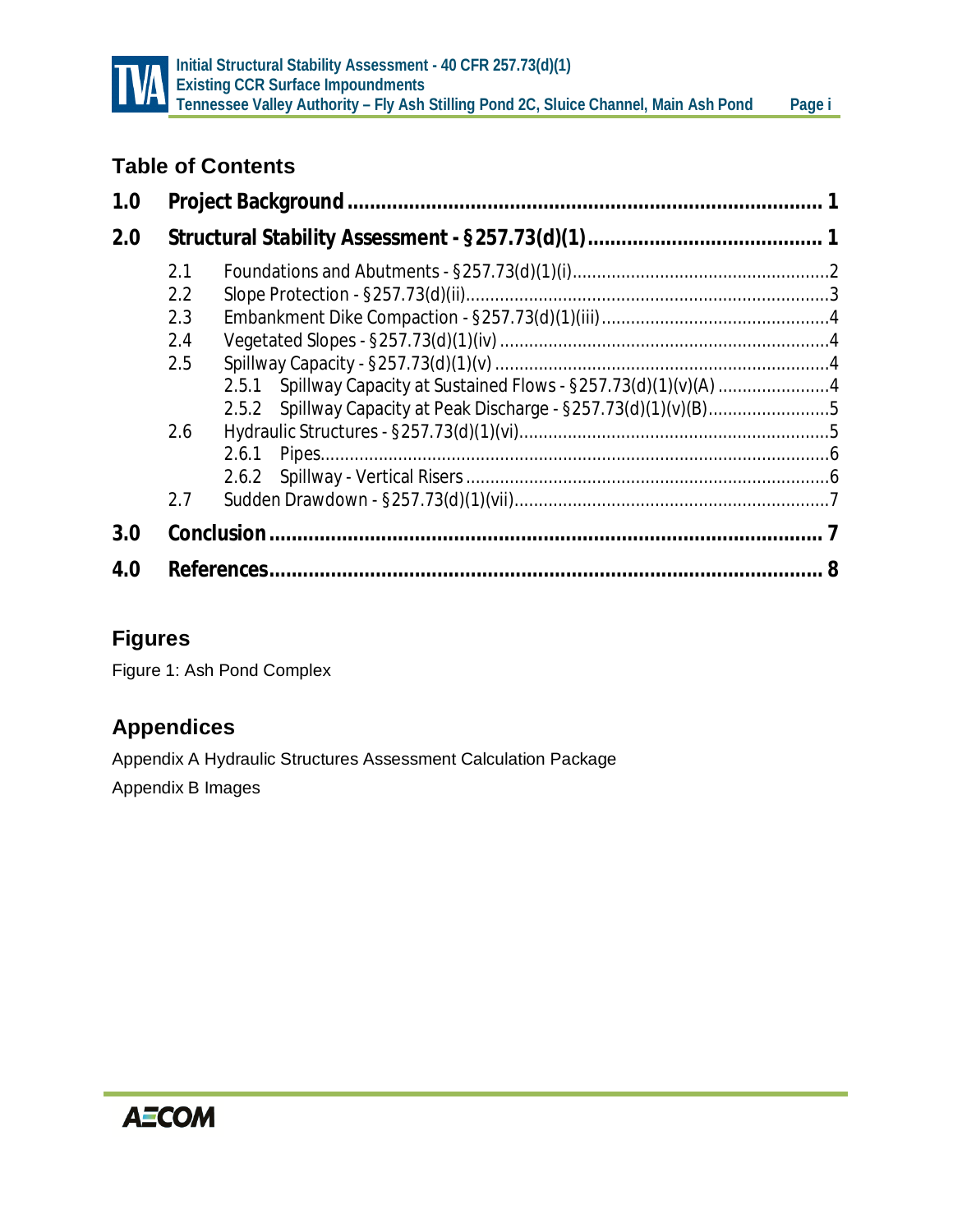

# **1.0 Project Background**

On April 17, 2015 the "Disposal of Coal Combustion Residuals (CCR) from Electric Utilities" (CCR Rule) was published in the Federal Register. AECOM has been contracted by TVA to analyze the Structural Stability of the Bull Run Fossil (BRF) Plant's CCR surface impoundments and evaluate compliance with §257.73 of the CCR Rule. Initially, the units at BRF were determined not to require analysis and compliance with the CCR Rule, but have now been determined to be pertinent to the CCR Rule.

As required by §257.100(e)(i) of the Final CCR Rule, an initial structural integrity evaluation was required by April 17, 2018 and must include an initial structural stability assessment for each inactive existing CCR surface impoundment that meets the conditions of paragraph (b) as follows:

- 1. Has a height of five feet or more and a storage volume of 20 acre-feet or more or
- 2. Has a height of 20 feet or more.

Fly Ash Stilling Pond 2C and Main Ash Pond meet both criteria. The Sluice Channel is in the process of closure and was an incised CCR unit, so the requirements in §257.73 do not apply. A plan view showing the location of Fly Ash Stilling Pond 2C, Sluice Channel, and Main Ash Pond is shown in **Figure 1**.



**Figure 1: Ash Pond Complex**

# **2.0 Structural Stability Assessment - §257.73(d)(1)**

*40 CFR 257.73(d)(1). Periodic structural stability assessments. (1) The owner or operator of the CCR unit must conduct initial and periodic structural stability assessments and document whether the design, construction, operation, and maintenance of the CCR unit is consistent*

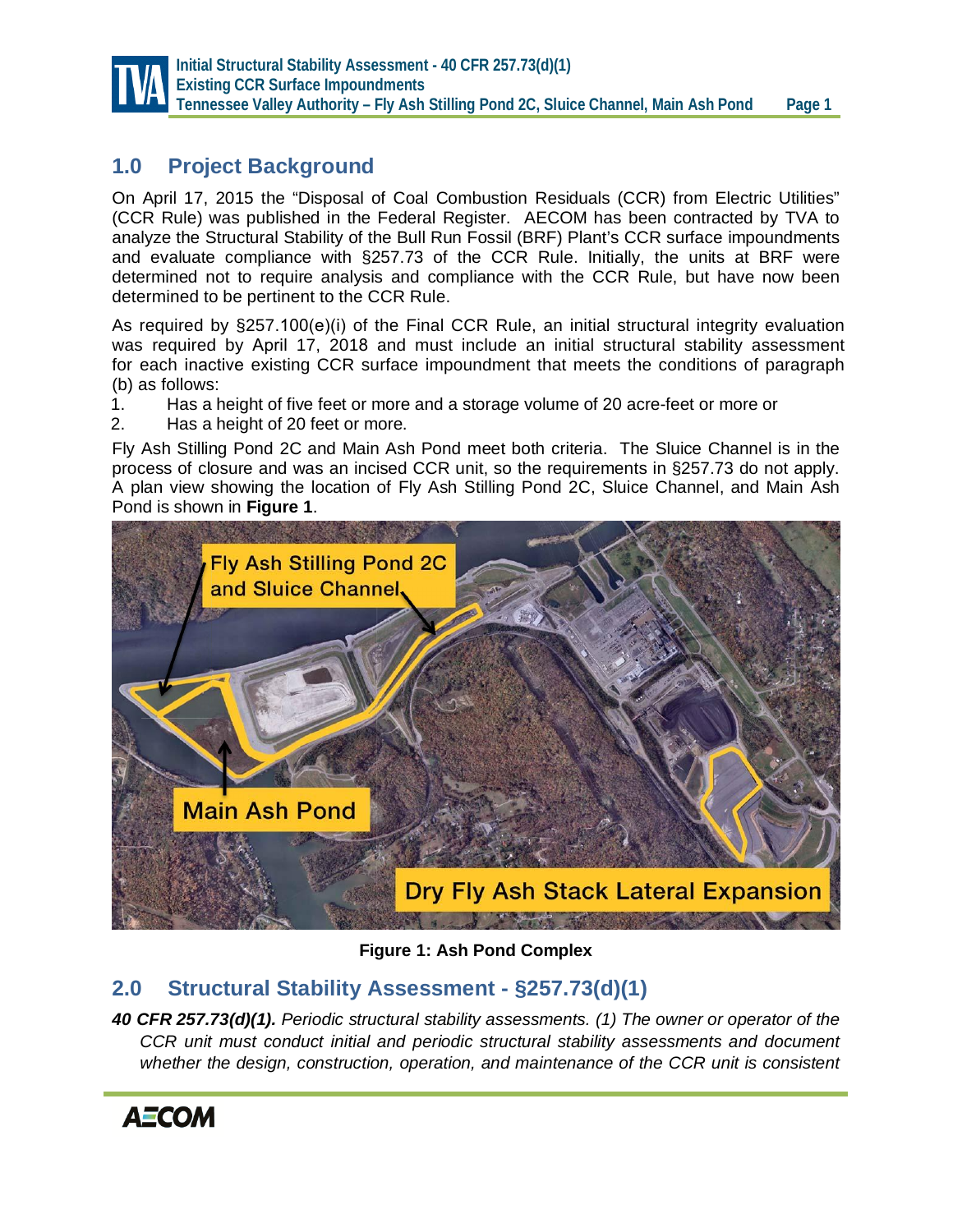

*with recognized and generally accepted good engineering practices for the maximum volume of CCR and CCR wastewater which can be impounded therein. The assessment must, at a minimum, document whether the CCR unit has been designed, constructed, operated, and maintained with:*

- *(i) Stable foundations and abutments;*
- *(ii) Adequate slope protection to protect against surface erosion, wave action, and adverse effects of sudden drawdown;*
- *(iii) Dikes mechanically compacted to a density sufficient to withstand the range of loading conditions in the CCR unit;*
- *(iv) Vegetated slopes of dikes and surrounding areas, except for slopes which have an alternate form or forms of slope protection;*
- *(v) A single spillway or a combination of spillways configured as specified in paragraph (d)(1)(v)(A) of this section. The combined capacity of all spillways must be designed, constructed, operated, and maintained to adequately manage flow during and following the peak discharge from the event specified in paragraph (d)(1)(v)(B) of this section.*
- *(vi) Hydraulic structures underlying the base of the CCR unit or passing through the dike of the CCR unit that maintain structural integrity and are free of significant deterioration, deformation, distortion, bedding deficiencies, sedimentation, and debris which may negatively affect the operation of the hydraulic structure; and*
- *(vii) For CCR units with downstream slopes which can be inundated by the pool of an adjacent water body, such as a river, stream or lake, downstream slopes that maintain structural stability during low pool of the adjacent water body or sudden drawdown of the adjacent water body.*

### **2.1 Foundations and Abutments - §257.73(d)(1)(i)**

The Bull Run Fossil Plant (BRF) is located within Anderson County in Clinton, TN. The Clinch River runs along the western side of the plant and Bull Run Creek, a tributary of the Clinch River, runs along the southern side of the plant. Accordingly, the majority of the ash pond complex is underlain by alluvial deposits consisting of silts and clays with varying amounts of sand. Other areas of the plant are underlain by residual soils resulting from in-place weathering of the parent Ordovician and Cambrian aged limestone and calcareous shale bedrock formations.

The foundation of the perimeter dikes of Fly Ash Stilling Pond 2C and Main Ash Pond typically consist of clay/sand deposits. The foundation of the divider dike between the ponds consists of sluiced ash. The clay deposits consist of light brown to red-brown, medium stiff to hard, fat clay (CH) that transitioned to medium stiff or soft lean clay (CL) with varying amounts of sand. The sand deposits consist of light brown to brown, very loose, medium to coarse grained, clayey sand (SC) and silty sand (SM). The sluiced ash classified as very loose to loose, silty poorly graded sand (SM, SP-SM).

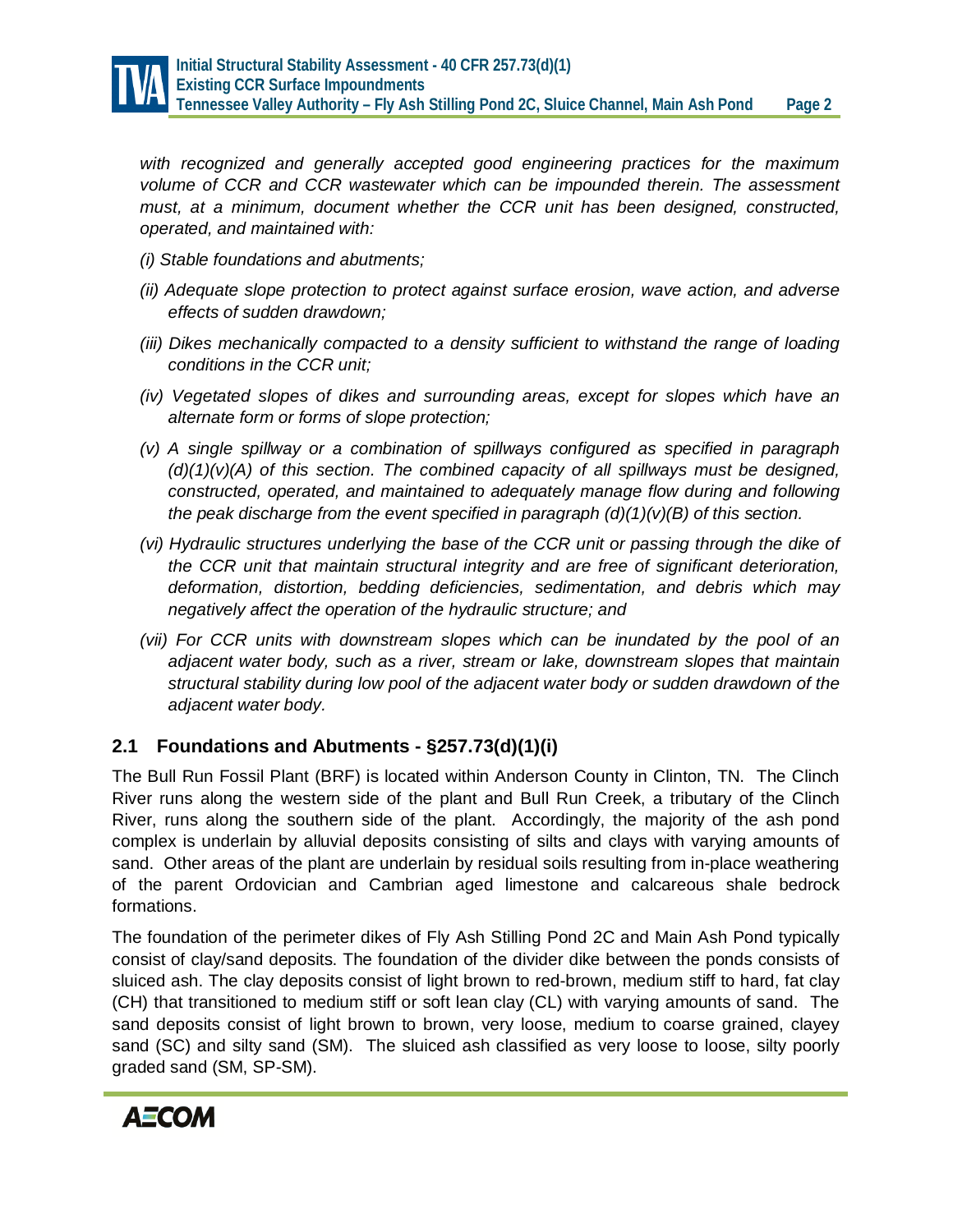

The dike foundations were prepared to provide a stable area for dike embankment fill placement. The foundation area was cleared of trees, brush, stumps, and roots. Thereafter, soft materials not suitable for fill were excavated and removed, and the entire foundation area was compacted with a sheepsfoot roller followed by a smooth drum roller.

A dam assessment and inspection of the Ash Pond Complex, which includes Fly Ash Stilling Pond 2C, Sluice Channel, and Main Ash Pond at BRF, was completed in 2011 and 2017, respectively (see references [8] and [15]). Based on the reports, no evidence of structural weakness of the inspected units was observed. No significant signs of tension cracking, settlement, depressions, erosion, and/or deformations at the crest, slope and toe of the dikes were observed. No boils or major uncontrollable seepage areas was observed along slopes or toes of the dikes. Finally, the stability of the slopes has been confirmed through TVA's Instrumentation Program (see reference [11]).

Also, an assessment of seepage for Stilling Pond 2C and Main Ash Pond including an evaluation of piping potential of the foundation material was performed, and the results of the assessment were provided in geotechnical evaluation reports dated July 2017 and April 2010, respectively (see reference [3] and [9]). Seepage analyses were performed at two cross sections across the Stilling Pond perimeter dike and two cross sections across the Main Ash Pond perimeter dike using Geoslope, Inc.'s SEEP/W software. As part of that analysis, horizontal and vertical gradients were determined near the toe of the downstream slope. A determination of critical, vertical exit gradients was performed following established sources (including Terzaghi and Peck, USACE EM 1110-2-1901, and USBR Design Standard No. 13 Embankment Dams). Seepage exit gradients determined from the seepage analysis were compared with the critical gradient to calculate a safety factor against piping. For the analyzed cross sections, the minimum computed safety factor against piping was recorded at 4.0.

Seepage conditions have been analyzed in accordance with acceptable methodologies. All seepage modeling performed indicated a factor of safety against piping of greater than 3, which exceeds the requirement of 3.0 stated in USACE EM 1110-2-1901. Based on existing analytical data and results, the existing embankments and foundation materials are performing acceptably in regard to piping and heave potential in comparison to current criteria. Further, no physical or visual evidence of piping, heave, or uplift has been observed during multiple visits to the site between 2016 and 2017.

### **2.2 Slope Protection - §257.73(d)(ii)**

The slopes along the perimeter dikes are generally protected with either dense grass or riprap; no trees or large, bushy vegetation are present on the slopes.

No additional slope protection is required since there is adequate freeboard during the 1,000-year, 6-hour storm event (reported at 4.85-ft and 8.77-ft for Main Ash Pond and Stilling Pond 2C, respectively in the hydrology and hydraulics report; see reference [7]).

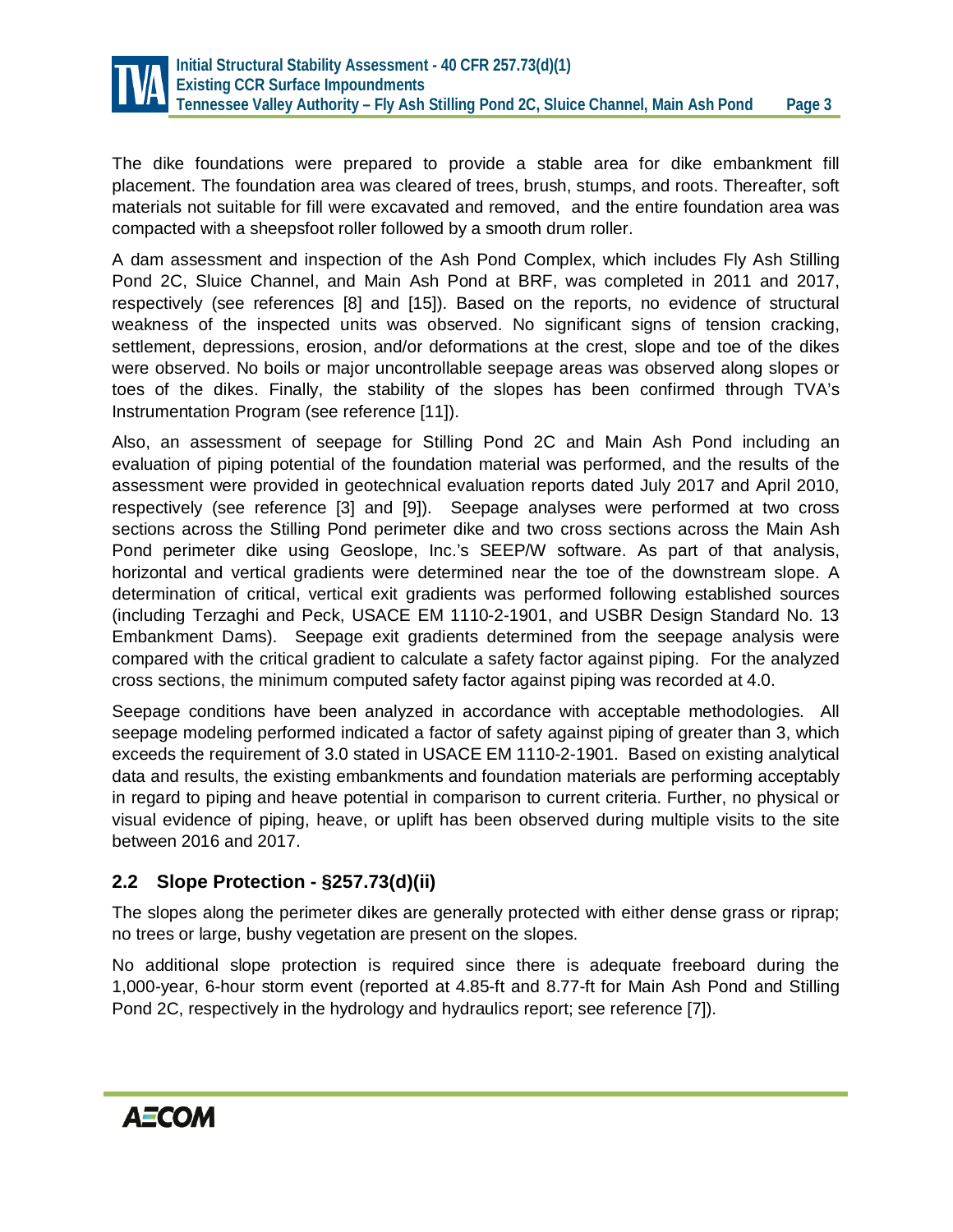

# **2.3 Embankment Dike Compaction - §257.73(d)(1)(iii)**

Construction documents (see references [14]) indicate that the materials used to construct both the original perimeter dike and the raised dike for Fly Ash Stilling Pond 2C and Main Ash Pond were mechanically compacted. The perimeter dikes were designed to be constructed of fill materials from an approved earth borrow area. No muck, sod, roots, brush, construction debris, or other unsuitable materials were allowed to be included in the fill. The fill materials were to be spread in layers of loose thickness to achieve a compacted layer thickness of about 6 inches using a roller compacter. Surfaces where earthfill was to be placed were scarified to achieve bond between compacted layers.

Geotechnical investigations by Stantec (see reference [9]) of the perimeter dike encountered materials with standard penetration test (SPT) blow count values indicating compactive effort. During the inspection completed in March 2017, no instabilities, erosion, or depressions were found on the dike interior or exterior slopes. And no settlement/cracking, rutting, or lateral displacement of the dike crests were noted.

# **2.4 Vegetated Slopes - §257.73(d)(1)(iv)**

The slopes of the dikes and divider dikes that form the Stilling Pond 2C and Main Ash Pond have been maintained with either dense grass or riprap; no trees or large, bushy vegetation are present on the slopes.

# **2.5 Spillway Capacity - §257.73(d)(1)(v)**

Per §257.73(d)(1)(v),

- *(A) All spillways must be either:*
	- *(1) Of non-erodible construction and designed to carry sustained flows; or*
	- *(2) Earth- or grass-lined and designed to carry short-term, infrequent flows at nonerosive velocities where sustained flows are not expected.*
- *(B) The combined capacity of all spillways must adequately manage flow during and following the peak discharge from a:*
	- *(1) Probable maximum flood (PMF) for a high hazard potential CCR surface impoundment; or*
	- *(2) 1000-year flood for a significant hazard potential CCR surface impoundment; or*
	- *(3) 100-year flood for a low hazard potential CCR surface impoundment.*

### **2.5.1 Spillway Capacity at Sustained Flows - §257.73(d)(1)(v)(A)**

Main Ash Pond does not have any spillway features. Stilling Pond 2C uses three reinforced concrete pipe (RCP) spillway risers. During normal operating conditions, the RCP spillways are used to discharge sustained flows from Stilling Pond 2C to the Clinch River.

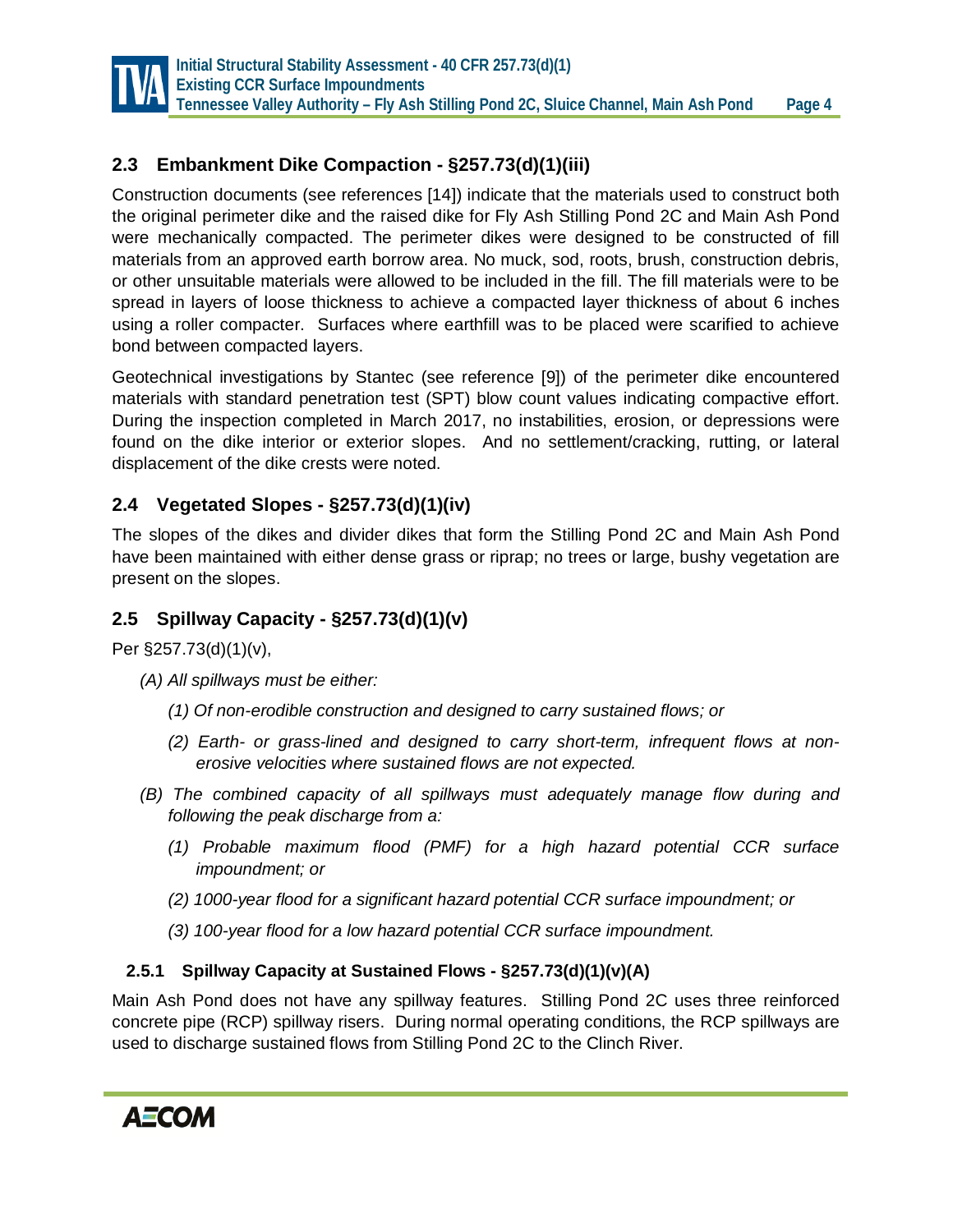

The spillways are constructed of reinforced concrete which is a non-erodible material that is resistant to the flow of water. According to the hydrologic and hydraulic (H&H) study completed in 2017 (see reference [7]), the spillway is adequate to carry the sustained flows.

### **2.5.2 Spillway Capacity at Peak Discharge - §257.73(d)(1)(v)(B)**

Based on a hazard assessment (see reference [11]), Stilling Pond 2C has been classified as a significant hazard potential. Therefore, the combined capacity of all spillways in Stilling Pond 2C must adequately manage flow during and following the peak discharge from a 1000-year flood.

According to the Hydrology & Hydraulics study completed in 2017 (see reference [7]), the combined capacity of the spillways is adequate to manage the flow during and following the peak discharge from a 1000-year flood.

### **2.6 Hydraulic Structures - §257.73(d)(1)(vi)**

Currently, a process water ditch (conveyance ditch) begins at a concrete inlet at the far upstream end. The conveyance ditch receives non-CCR process water from the plant. The conveyance ditch runs approximately 5,800 feet to the Main Ash Pond. The conveyance ditch also collects stormwater flows from the Bottom Ash Disposal Area, the Gypsum Disposal Area, and the closed Sluice Ditch. To pass flow underneath access roads, two sets of pipes were constructed as part of the conveyance ditch. A set of three 48-inch diameter HDPE culvert pipes were used to pass flow underneath the access road near the southeast corner of the Bottom Ash Disposal area. A set of four 48-inch diameter HDPE culvert pipes were used to pass flow underneath the access road within the northeast corner of the Main Ash Pond.

In addition to the flows carried by the conveyance ditch, the Main Ash Pond receives stormwater from direct rainfall and stormwater from the Gypsum Stack via two riser pipes with HDPE outlets into the north side of the Main Ash Pond.

The Stilling Pond 2C receives flow from the Main Ash Pond via a rock-lined channel, roughly 20-feet wide, with a concrete weir spanning the width of the channel that creates a surface water differential of about 0.5-feet. The Stilling Pond 2C also receives direct rainfall.

All of the flow is discharged through the existing spillways in Stilling Pond 2C. The spillways consist of three reinforced concrete riser structures fitted with a steel weir ring and skimmer at approximately elevation 800-feet. Each riser outlets into three separate 36-inch diameter reinforced concrete pipes that discharge into the Clinch River.

The hydraulic structures that have an impact on the structural integrity of the CCR units are the riser structures in the Stilling Pond 2C and their outlet pipes that run underneath the perimeter dike. Other hydraulic structures at BRF do not directly impact the structural integrity of the CCR units.

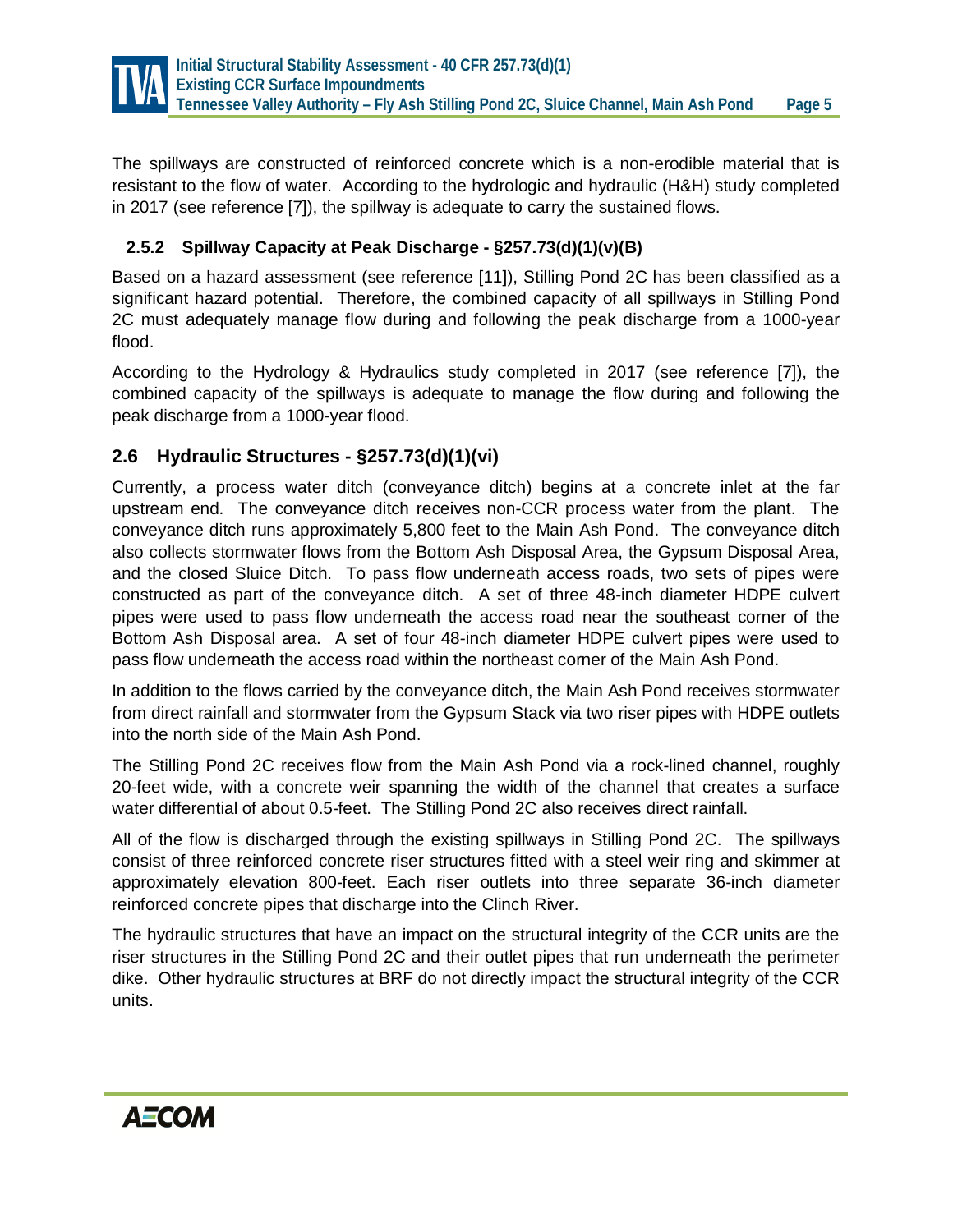

### **2.6.1 Pipes**

The existing outlet pipes under the perimeter dike between Stilling Pond 2C and the Clinch River have been inspected via camera. The video inspection was completed prior to the spillway modification project completed in 2011. The interior of the outlet pipes were generally in good condition with some minor to moderate deposit encrustation (see **Appendix B** showing an image from the video inspection of the middle outlet pipe). Minimal joint leaking was also noted in the outlet pipes. Evaluation of the video recordings showed a clear pathway for the water flow without any significant obstruction or debris present inside the outlet pipes. Visual inspections of the dikes where pipes pass through do not show any signs of deformation. The pipes have been evaluated for buckling stability for two different limit states: usual loading conditions associated with regularly occurring pool levels and unusual loading conditions associated with the design flood event. All associated calculations, including the structure's geometry and material properties are included in **Appendix A**. The pipes satisfy the stability checks for the limit states considered. Also, in the Stilling Pond Closure Plan (AECOM drawing 10W524-09), the outlet pipes will be slip lined using cured-in-place (CIPP) lining. The liner will seal the pipe joints and add a layer of protection against leakage.

### **2.6.2 Spillway - Vertical Risers**

The spillway consisting of three 48" RCP vertical risers is located at the northwest end of Stilling Pond 2C. The original construction drawings used to determine the dimension of the vertical risers and are referenced in **Appendix A**. The risers were all constructed similarly. Each riser is founded on a reinforced concrete pad (6.5ft wide x 6.5ft long x1.5ft deep). A reinforced concrete junction box (6ft wide x 6ft long x 4ft tall) with 12" wall thickness is attached to the foundation. Two feet lengths of 48" diameter Class III RCP were stacked on the junction box to raise the risers to their current elevations. Construction documents state that pipe joints were to be grouted to form stable and water-tight connections. Each riser was covered with a skimmer composed of a 5-feet section of 120" diameter galvanized CMP with interior steel angle bracing. Water flows east to west via three 36" diameter RCPs that extend from the junction box of the risers under the perimeter dike and discharges into the Clinch River. The outlet pipes are approximately 118-feet long.

The spillways were modified in 2011 to lower the water level to an approximate elevation of 800 ft (see references [17]). The top three concrete pipe sections were removed from each spillway. The remaining concrete riser was encased in reinforced concrete which sealed the joint between the junction box and riser. The concrete jacket was attached to the existing box structure using rebar dowels. A stainless steel weir ring was added to the top of the modified spillways. The skimmer hoods rest on the weir ring. The spillways were stabilized by placing an 18" thick riprap layer around them.

During the site inspection on March of 2017 (see reference [15]), photographs were taken showing the condition of the spillway inlet. The spillway risers were accessed via an adjacent boardwalk. No deterioration was observed at the base of the CMP skimmers. Surface rusts were present on the CMP skimmers and associated steel bracings. There were no apparent

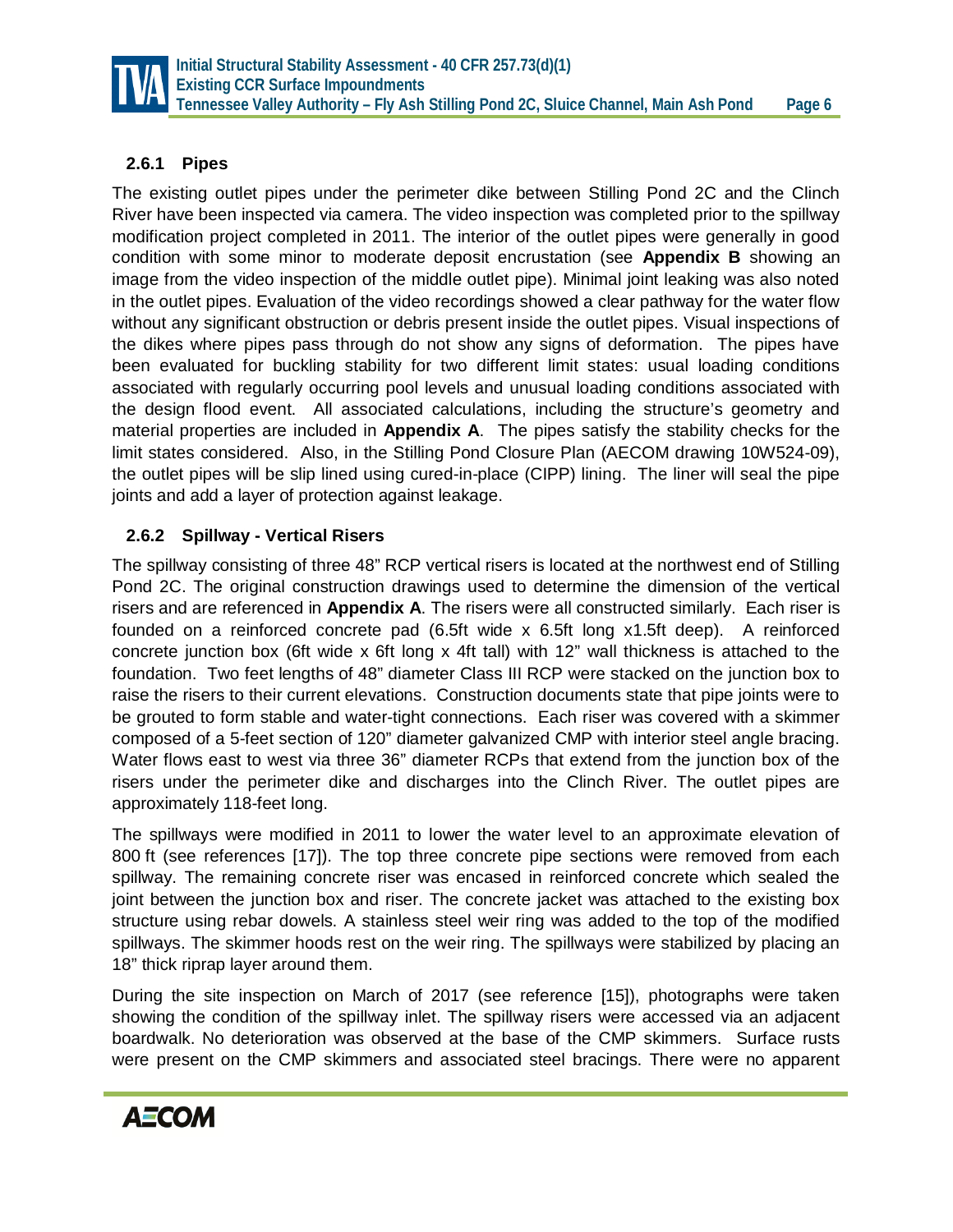

deteriorations or obstructions to water flow from the top of the risers. **Photo 9** in the inspection report shows the typical condition of the risers.

The riser structures were evaluated for two different limit states. The first limit state is associated with regularly occurring pool levels (usual loading conditions). The critical condition for floatation of the riser structures occurs when the pool level is near the top of the riser structures but does not flow over. It was assumed that the riser structures were not filled with water. The buoyant force was applied at the bottom of the foundation. The critical condition for bearing capacity occurs when the risers are filled with water. Sliding and overturning moment were not checked for this limit state because the structure is subjected to equalized hydrostatic pressure.

The second limit state is associated with loading under the 1000-year flood event (unusual loading conditions). Evaluation for this flood event is required for a structure defined to have a significant hazard potential per CCR Rule. It has been determined that the 1000-year flood event will not overtop the pond dikes, so there will be no stream flow against the side of the riser structures that will cause instability issues. For informational purposes, analyses were completed using the maximum water flow velocity for which the structural stability of the riser structures was satisfied.

The shear and maximum moment in the outlet pipes were also checked for both limit states described above. All associated calculations, including structure geometry and material properties are included in **Appendix A**. The risers and pipes satisfy all strength and stability checks for the limit states considered. Thus, no rehabilitation is required at this time.

### **2.7 Sudden Drawdown - §257.73(d)(1)(vii)**

Fly Ash Stilling Pond 2C and Main Ash Pond will not experience the sudden drawdown condition because the 100-yr. floodplain of the Clinch River and Bull Run Creek does not inundate the perimeter dikes.

# **3.0 Conclusion**

Based on the results of the initial structural stability assessment, Fly Ash Stilling Pond 2C and Main Ash Pond meet the requirements of the CCR Rule as discussed in **Section 2.0**.

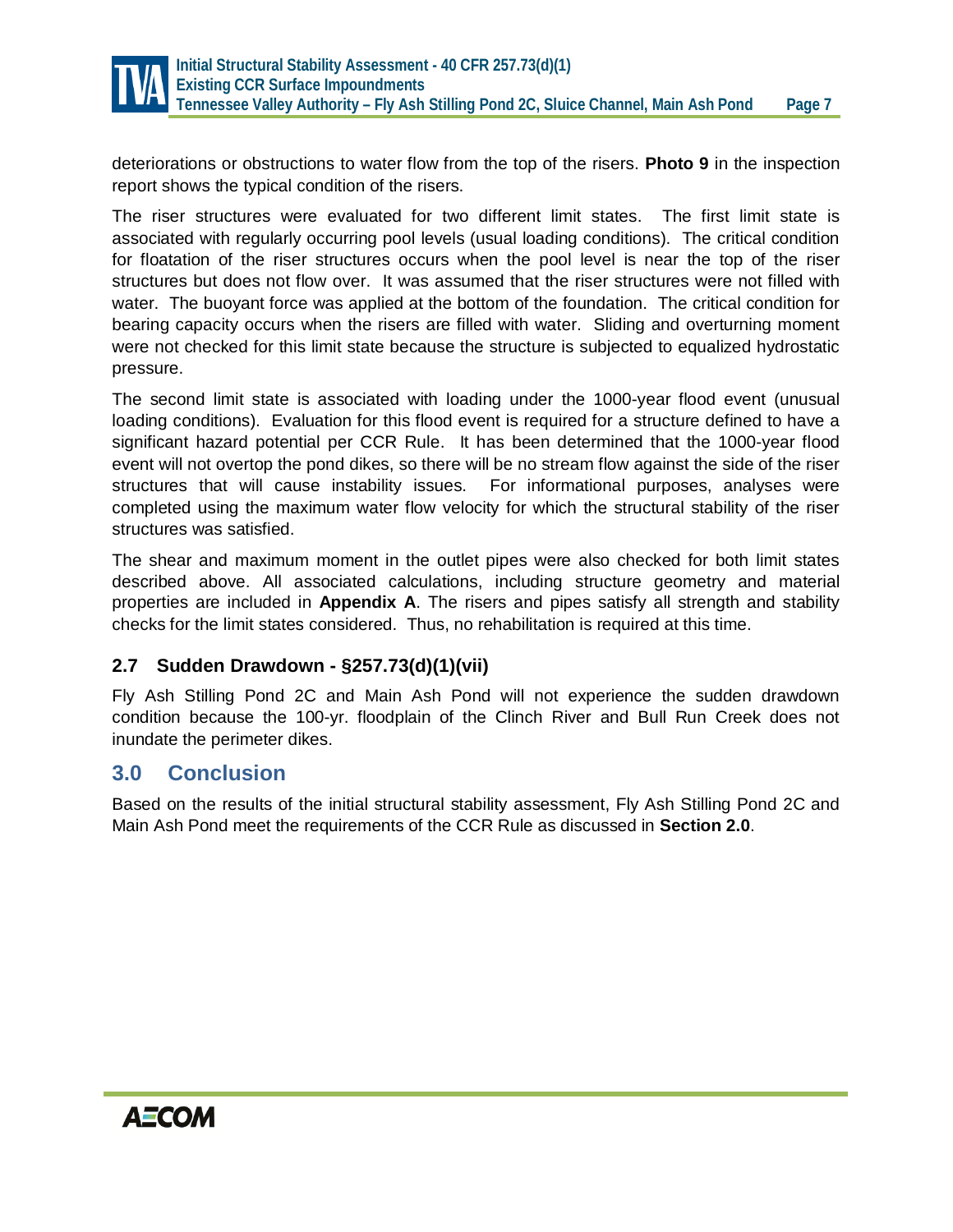

# **4.0 References**

- [1] AECOM, "Bull Run Fossil Plant, BRF Conveyance Ditch As-Built Drawings," April 2016.
- [2] AECOM, "BRF Fly Ash Pond Closure Plan Construction Drawings," January 2017.
- [3] AECOM, "Geotechnical Report, Stilling Pond Dike Evaluation, Bull Run Fossil Plant," July 2017.
- [4] AECOM, "Stilling Pond Lining and Repurposing Basis of Design Calculations," July 2017.
- [5] AECOM, "Bull Run Fossil Plant, Bull Run Stilling Pond Closure Plan Construction Drawings," August 2017.
- [6] AECOM, "Fly Ash Pond Closure Basis of Design Calculations," August 2017.
- [7] AECOM, "Hydrology & Hydraulics Report, Bull Run Fossil Plant," August 2017.
- [8] Dewberry Consultants LLC, "Coal Combustion Residue Impoundment, Round 11 Dam Assessment Report," December 2012.
- [9] Stantec Consulting Services Inc., "Report of Geotechnical Exploration, Bottom Ash Disposal Area 1, Gypsum Disposal Area 2A, and Fly Ash Pond Area 2, Bull Run Fossil Plant," April 2010.
- [10] Stantec Consulting Services Inc., "Report of Breach Analysis for BRF Ash Pond Complex," April 2011.
- [11] Stantec and AECOM, "Annual Instrumentation and Monitoring Program Final Report (Rev. 2); Fiscal Year 2015; Tennessee Valley Authority Instrumentation Monitoring Program; Coal Combustion Product (CCP) Storage Facilities; Various Plants Alabama, Kentucky, and Tennessee.," February 2016.
- [12] Tennessee Valley Authority, "Standard Drawing 10N282 R1," April 1975.
- [13] Tennessee Valley Authority, "Standard Drawing 10N283 R0," April 1975.
- [14] Tennessee Valley Authority, "Construction Notes Drawing 10W294-05 R0," April 1988.
- [15] Tennessee Valley Authority, "2017 Annual (Intermediate) Inspection of CCR facilites at Bull Run Fossil (GAF) Plant," April 2017.
- [16] URS, "Seepage and Slope Stability Remediation Basis of Design," July 2011.
- [17] URS, "Bull Run Fossil Plant Outfall 001 Spillway Modifications Record Drawings," 2012.
- [18] USACE, "USACE EM 1110-2-1902 Slope Stability," October 2003.
- [19] USBR, "Design Standard No. 13: Embankment Dams," January 2014.

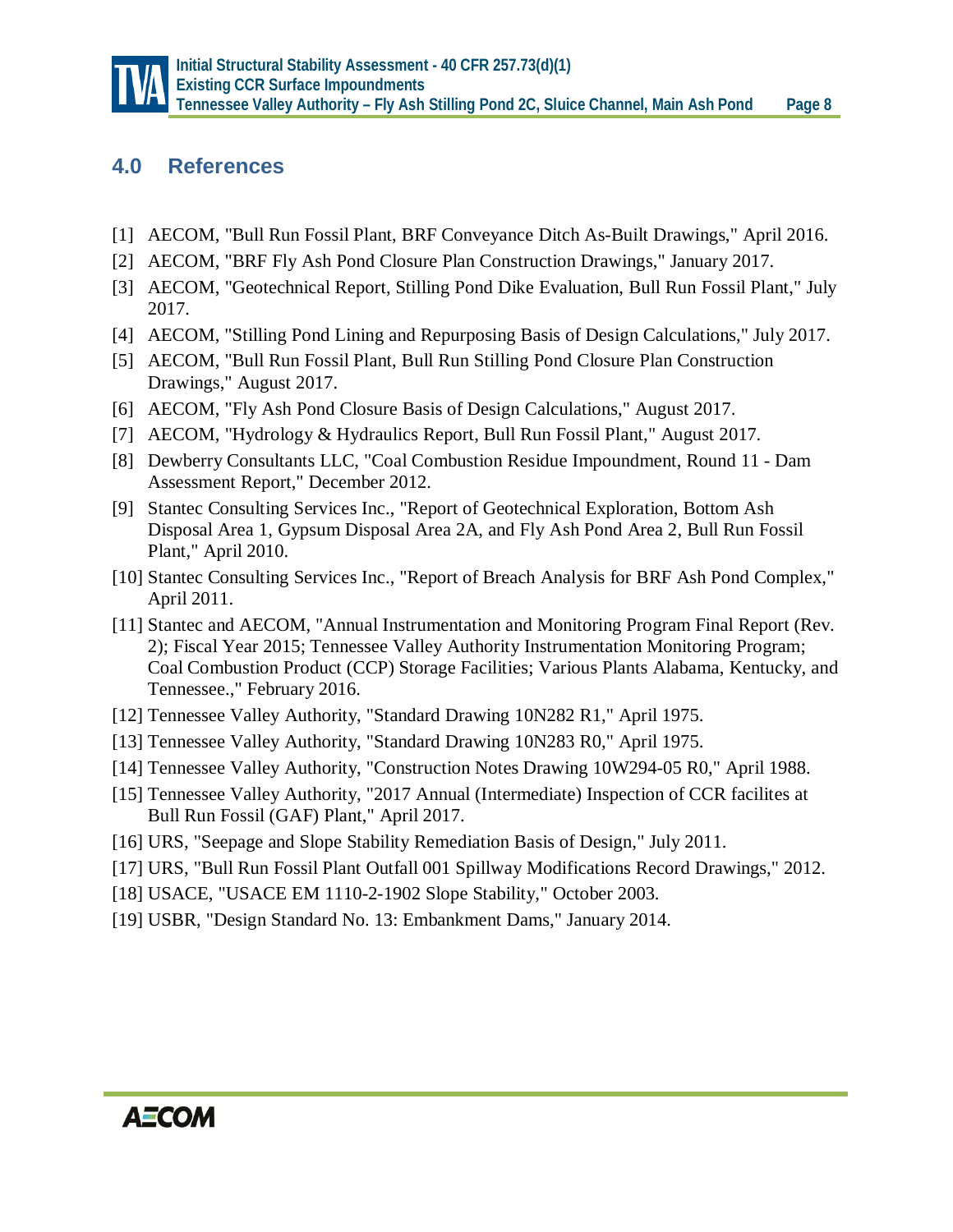# **APPENDIX A** HYDRAULIC STRUCTURES ASSESSMENT CALCULATION PACKAGE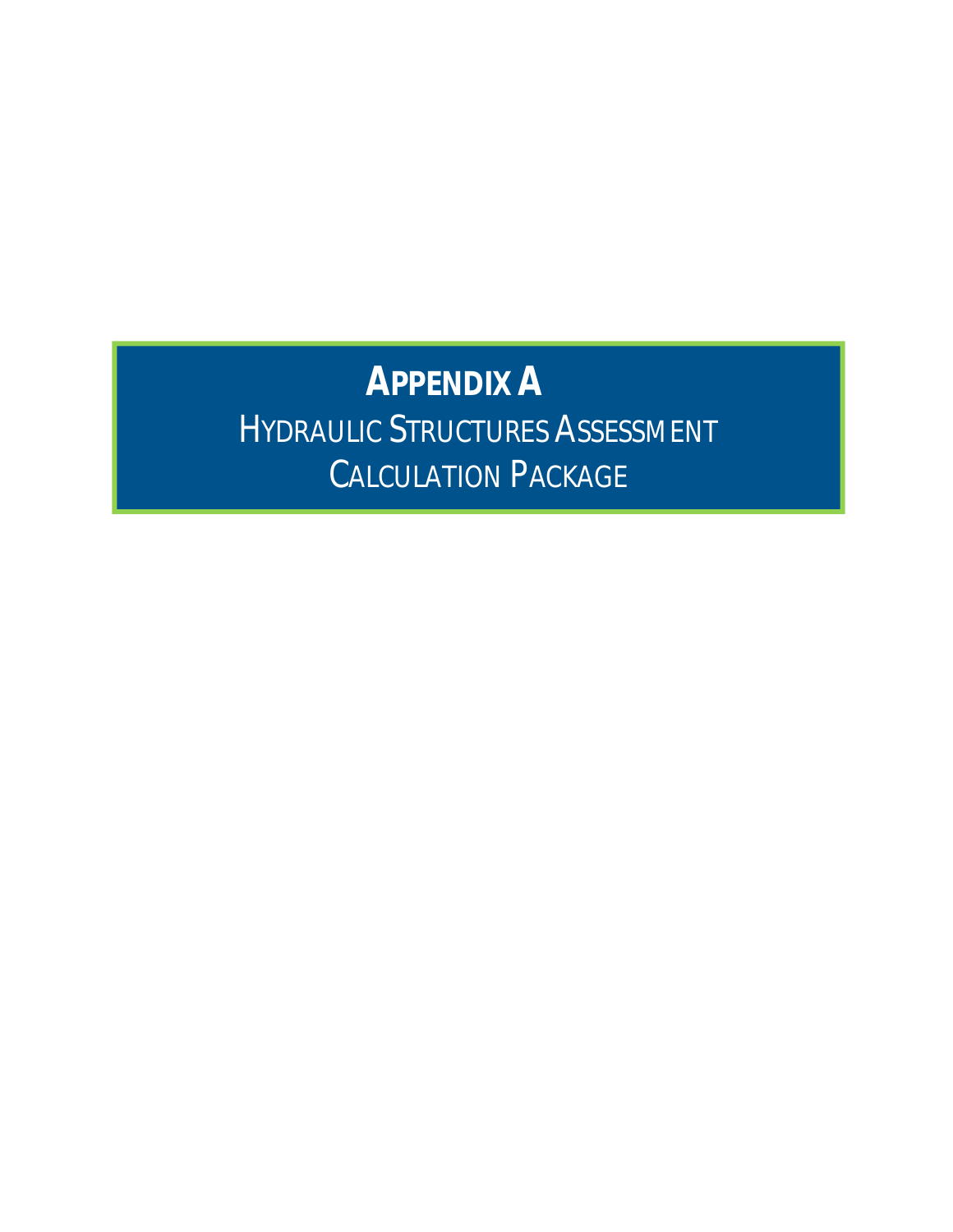# **Initial Structural Stability Assessment for Riser Structures in Stilling Pond 2C at TVA Bull Run Fossil Plant**

Prepared for



Tennessee Valley Authority 1101 Market Street Chattanooga, Tennessee 37402-2801

Prepared by



1000 Corporate Centre Drive, Suite 250 Franklin, Tennessee 37067-6209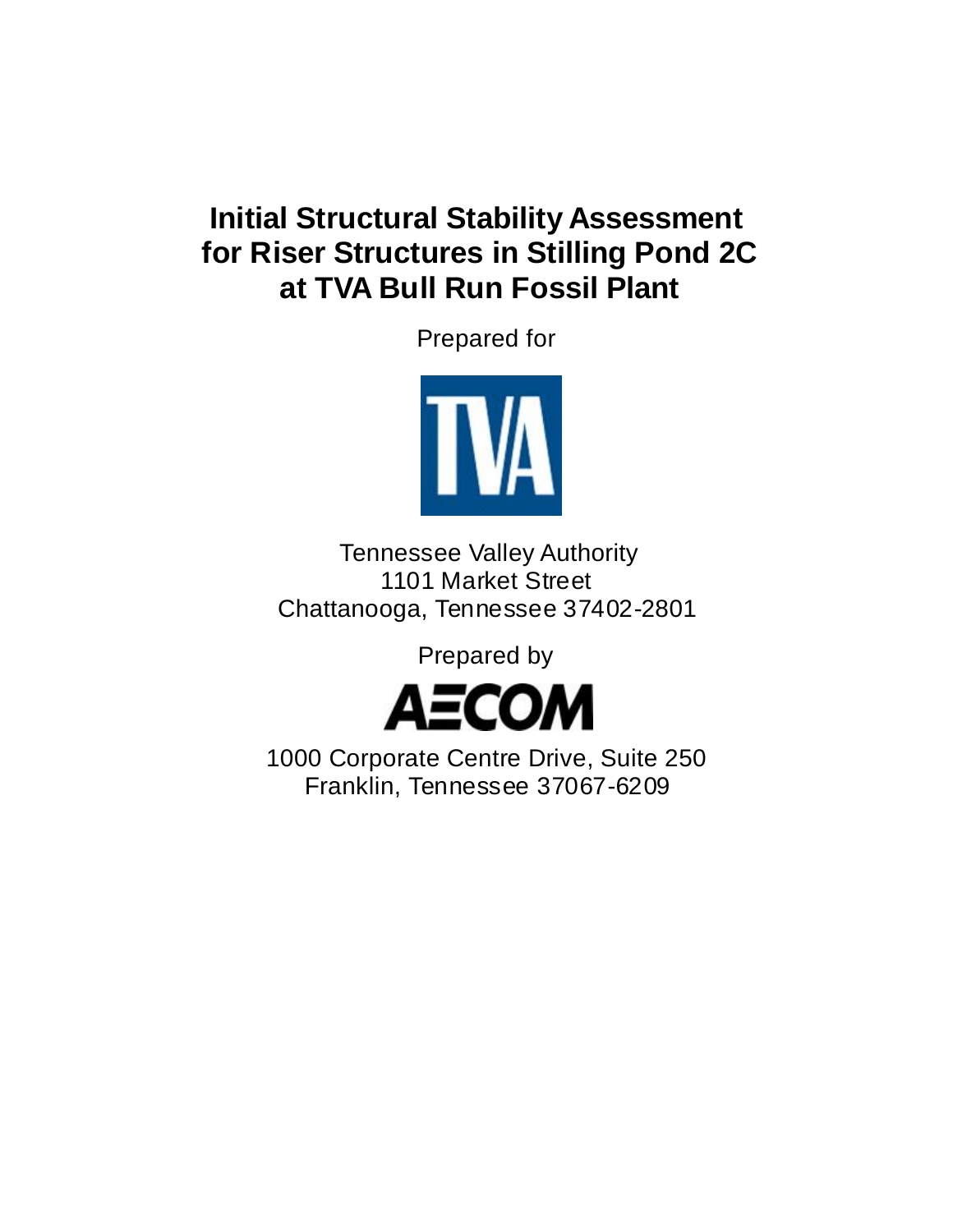### *Discussion*

The following calculations detail the structural stability assessment for the existing riser structures in Stilling Pond 2C at Tennessee Valley Authority (TVA) Bull Run Fossil Plant (BRF). The calculations were completed in accordance with United States Environmental Protection Agency's (EPA) requirem ents under the Hazardous and Solid Waste Managem ent System; Disposal of Coal Combustion Residuals (CCR) from Electric Utilities [RIN-250-AE81; FRL-9149-4] (EPA Final CCR Rule) section 257.73(d).

### *References*

- 1.) TVA-CCR Rule Template 257.73 (d).
- 2.) Existing drawings listed under Riser and skimmer geometry.
- 3.) AECOM Geotechnical Report Stilling Pond Dike Evaluation Bull Run Fossil Plant, July 2017.
- 4.) USACE EM 1110-2-2100, Stability Analysis of Concrete Structures, Decem ber 2005.
- 5.) USACE EM 1110-1-1905, Bearing Capacity of Soils, October 1992.

### *Material Properties and Geometry*

The material properties and geometry defined below are determined using TVA CCR rule template 257.73(d), existing project drawings, geotechnical data report, historical data, and engineering judgement.

### Soil properties

| Unit weight of water              | $\gamma_{\rm w}$ = 62.4pcf  |
|-----------------------------------|-----------------------------|
| Unit weight of foundation soil    | $\gamma_s = 100 \text{pcf}$ |
| Friction angle of foundation soil | $\phi_{\rm s}$ := 26°       |
| Cohesion of foundation soil       | $c_s := 0$ psf              |

### Concrete material properties

| Reference TVA CCR Rule 257.73(d), 2.1.1<br>Unit weight of concrete | $\gamma_c$ = 150 pcf                                                                                                            |
|--------------------------------------------------------------------|---------------------------------------------------------------------------------------------------------------------------------|
| Poisson's ratio                                                    | $v_c = 0.2$                                                                                                                     |
| Unconfined compressive strength                                    | $f_c := 3000 \text{psi}$ Class A concrete                                                                                       |
| Shear strength                                                     | $\tau_c := 0.10 \lambda_c = 300 \,\text{psi}$                                                                                   |
|                                                                    |                                                                                                                                 |
|                                                                    |                                                                                                                                 |
| Static tensile strength                                            | $f_t = 1.7 \text{psi}\frac{\mathbf{a}f_c}{\mathbf{b}^{2}}\frac{\ddot{\mathbf{o}}^3}{\dot{\mathbf{e}}^{2}} = 353.614 \text{psi}$ |
| Dynamic tensile strength                                           | $f_{td} := 1.5 \times f_t = 530.421$ psi                                                                                        |
| Instantaneous elastic modulus                                      | $E_c = 57000 \times \sqrt{f_c \cdot \text{psi}} = 3122.019 \cdot \text{ksi}$                                                    |
| Sustained elastic modulus                                          | $E_{cs}$ = 0.70 $E_c$ = 2185.413 $\star$ ksi                                                                                    |

### Reinforcing steel material properties

| Reference TVA CCR Rule 257.73(d), 2.1.1 |                     |
|-----------------------------------------|---------------------|
| Yield strength                          | $f_v := 60$ ksi     |
| Elastic modulus                         | $E_{s}$ = 29000 ksi |

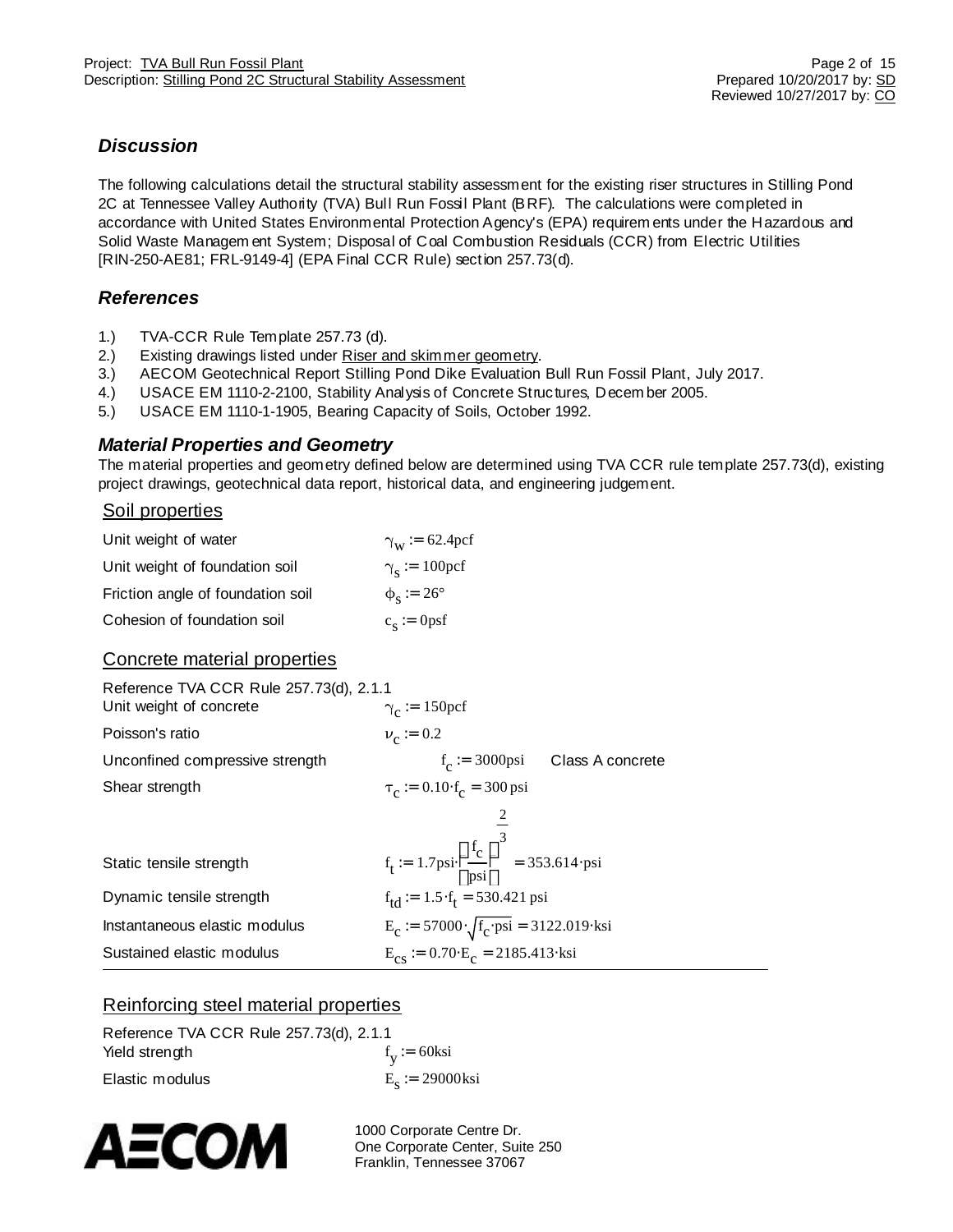### Riser and skimmer geometry

#### Reference:

- 1.) TVA, Ash Disposal Spillway Standard Drawing No. 10N282 dated APR-10-1975.
- 2.) TVA, Weir for Ash Disposal Spillway Standard Drawing No. 10N283 dated APR-10-1975.
- 3.) AECOM, Outfall 001 Spillway Details Drawing No. 10W281-11 dated AUG-3-2011.



**Figure 1: Spillway Section from 10W281-11**

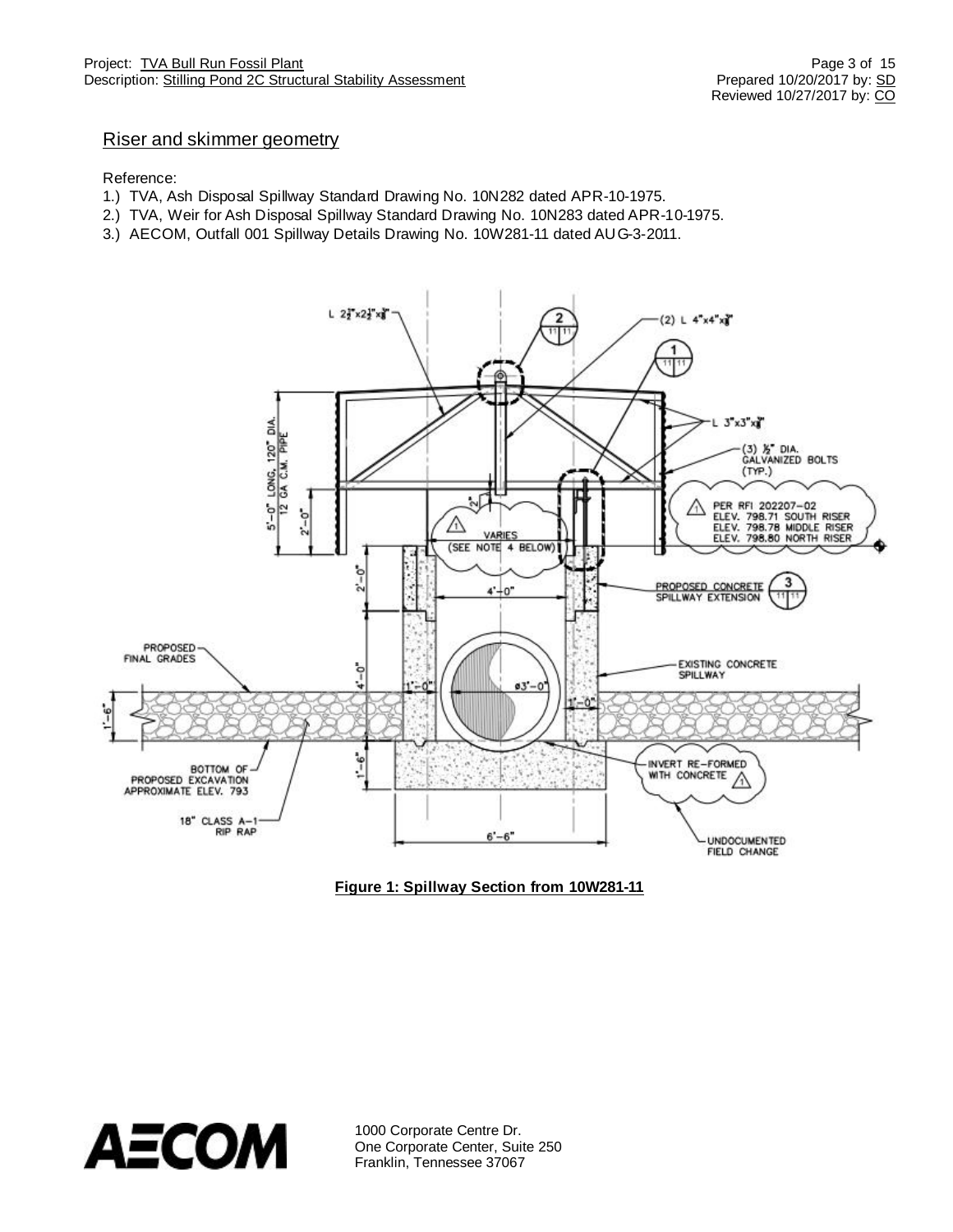### Riser geometry

| Top elevation of riser structure                 | $EL_{top}$ := 798.8ft (not including weir/skimmer)                                                                            |
|--------------------------------------------------|-------------------------------------------------------------------------------------------------------------------------------|
| Bottom elevation (at top of foundation)          | $EL_{hot}$ = 792.56ft                                                                                                         |
| Height of structure                              | $H_{structure} := EL_{top} - EL_{bot} = 6.24 \text{ ft}$                                                                      |
| Height of water outside (from top of foundation) | $H_{\text{WO}} := H_{\text{structure}} + 2 \text{ft} = 8.24 \text{ ft}$                                                       |
| Foundation - width of footing                    | $B_{\text{ftg}}$ = 6.5ft                                                                                                      |
| Foundation - length of footing                   | $L_{\text{ftg}} = 6.5 \text{ft}$                                                                                              |
| Foundation - depth of footing                    | $D_{\text{ftg}} = 1.5 \text{ft}$                                                                                              |
| Foundation - volume                              | $V_{\text{fig}} = B_{\text{fig}}A_{\text{fig}}D_{\text{fig}} = 63.375 \text{m}^3$                                             |
| Foundation - weight                              | $W_{\text{ftg}} = V_{\text{ftg}} \times_{C} = 9.506 \times$ kip                                                               |
| Junction box - external width                    | $B_{\text{box}} := 6.0 \text{ft}$                                                                                             |
| Junction box - wall thickness                    | $t_{\text{box}} \coloneq 1.0$ ft                                                                                              |
| Junction box - height                            | $h_{\text{box}} := 4.0$ ft                                                                                                    |
| Junction box - volume                            | $V_{\text{box}} = \frac{2}{3}B_{\text{box}}^2 - (B_{\text{box}} - 2x_{\text{box}})^2$ $(2x_{\text{box}} + 2x_{\text{box}}^2)$ |
| Junction box - weight                            | $W_{\text{box}} = V_{\text{box}} \times_{C} = 12 \times$ kip                                                                  |
| Riser pipe - inner diameter                      | $ID_{rsr} := 4.0ft$                                                                                                           |
| Riser pipe - thickness                           | $t_{\text{ref}} := 4.0$ in                                                                                                    |
| Riser pipe - outer diameter                      | $OD_{\text{rsr}} := ID_{\text{rsr}} + 2x_{\text{rsr}} = 4.667 \text{ ft}$                                                     |
| Riser pipe - total height                        | $h_{rsr} := 2ft$                                                                                                              |
| Riser pipe - cross sectional area                | $A_{rsr} = \frac{\pi}{4} \xi \frac{\partial}{\partial D_{rsr}}^2 - ID_{rsr} \frac{2\ddot{c}}{\dot{c}} = 4.538 \text{ ft}^2$   |
|                                                  |                                                                                                                               |
| Riser pipe surrounded with reinforced concrete   | $A_{rsrc}$ = $B_{box}^2 - \frac{\pi}{4} \times D_{rsr}^2 = 18.896 \text{ ft}^2$                                               |
| Riser pipe - volume                              | $V_{rsr} := (A_{rsr} + A_{rsrc})A_{rsr} = 46.867Af^{3}$                                                                       |

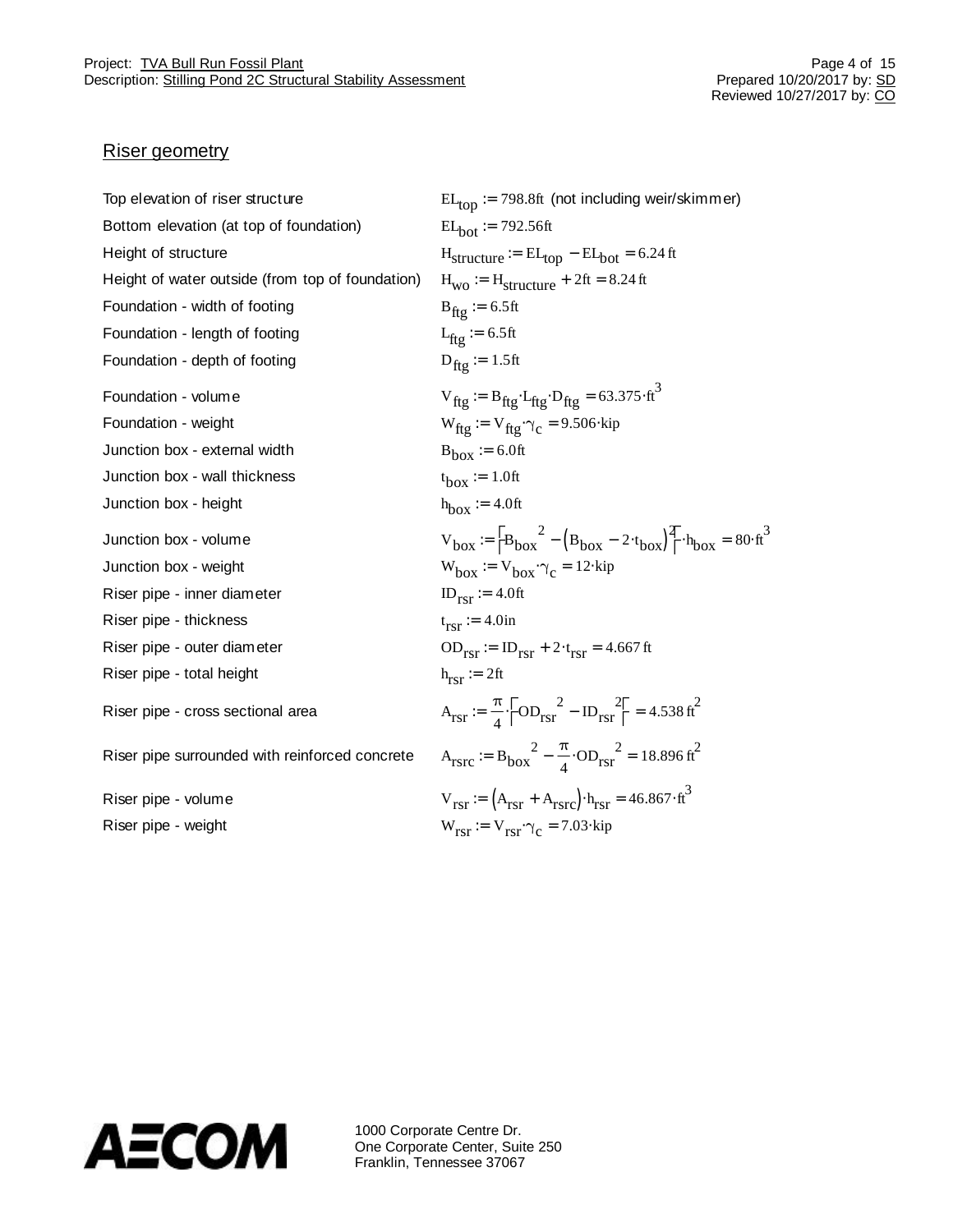### **Skimmer geometry**



**Figure 3: Weir Detail from 10W281-11**

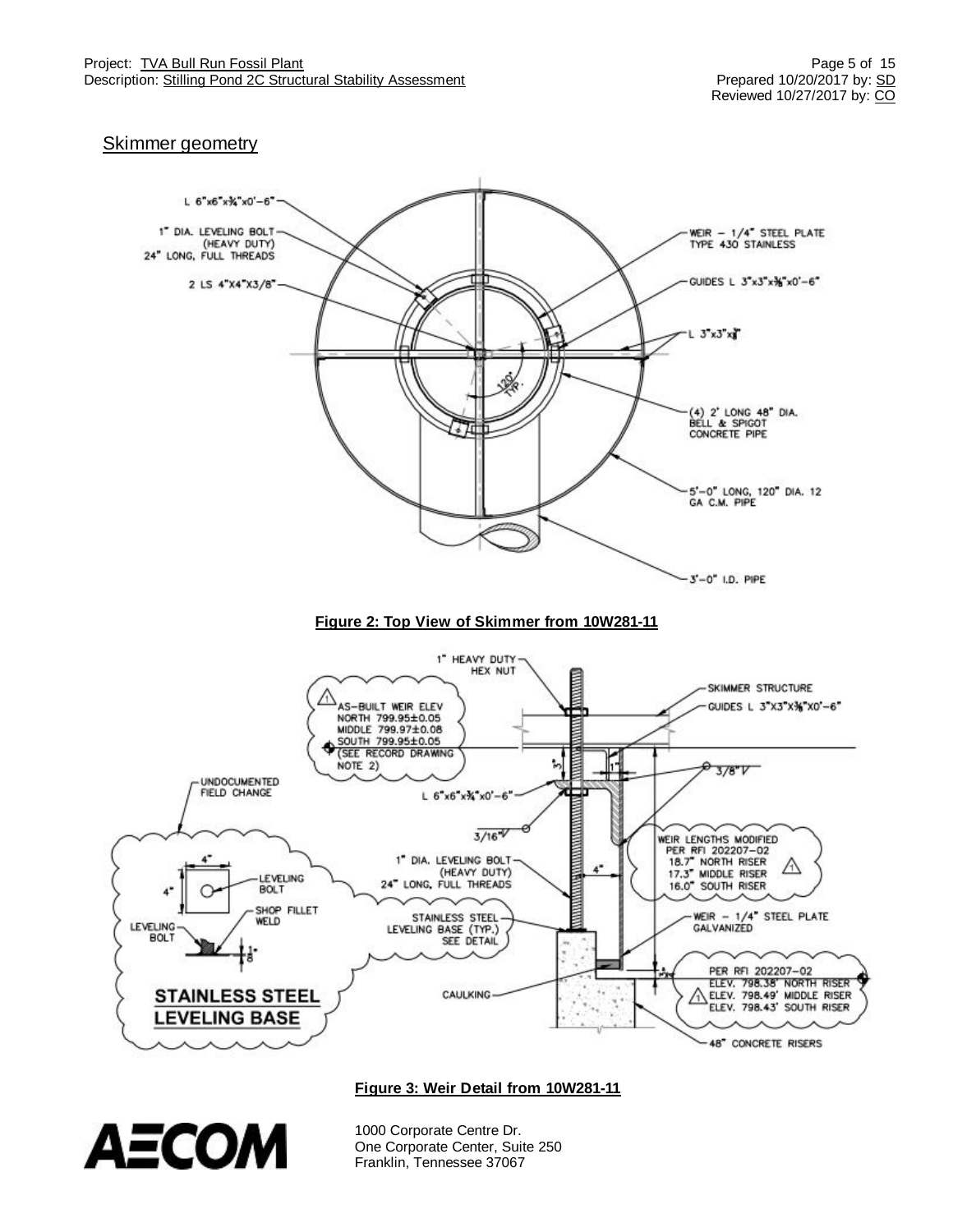Weir ring - 1/4 in stainless steel plate, type 430

unit weight  $\gamma_{ss}$  := 10psf; height  $h_{ss}$  := 1.4975ft; length  $l_{ss}$  := 13.679ft; weight  $W_{wr1}$  :=  $\gamma_{ss}$  $h_{ss}$  $M_{ss}$  = 204.843 lbf Weir ring - three 1" diameter leveling bolts

quantity  $q_b = 3$ ; unit weight  $\gamma_b = 2.7$ plf; length  $l_{\text{bolt}} = 2$ ft; weight  $W_{\text{wr2}} = q_b \times_l W_{\text{bolt}} = 16.2$ lbf Weir ring - three L6x6x3/4 angles

quantity  $q_a = 3$ ; unit weight  $\gamma_a = 28.7$ plf; length  $l_a = 6$ in; weight  $W_{wr3} = q_a \times_l a A_a = 43.05$ lbf Skimmer - 120" diameter 12 gauge corrugated metal pipe

unit weight  $\gamma_{\text{cmp}} = 183$ plf; length  $1_{\text{cmp}} = 5$ ft; weight  $W_{s1} = \gamma_{\text{cmp}} \lambda_{\text{cmp}} = 915$ lbf Skimmer - L2.5x2.5x3/8 angle

unit weight  $\gamma_{a1}$  := 5.9plf; length  $l_{a1}$  := 23ft; weight  $W_{s2}$  :=  $\gamma_{a1}A_{a1}$  = 135.7lbf Skimmer - L3x3x3/8 angle

unit weight  $\gamma_{a2}$  := 7.2plf; length  $l_{a2}$  := 67ft; weight  $W_{s3}$  :=  $\gamma_{a2}A_{a2}$  = 482.4 lbf Skimmer - L4x4x3/8 angle

unit weight  $\gamma_{a3}$  := 9.8plf; length  $l_{a3}$  := 8ft; weight  $W_{s4}$  :=  $\gamma_{a3}A_{a3}$  = 78.4lbf Weight of skimmer and weir ring plus 1% for miscellaneous steel

 $W_{\text{skmr}} = (1 + 1\%) \left( W_{\text{wr}1} + W_{\text{wr}2} + W_{\text{wr}3} + W_{\text{s}1} + W_{\text{s}2} + W_{\text{s}3} + W_{\text{s}4} \right) = 1.894 \times \text{kip}$ 

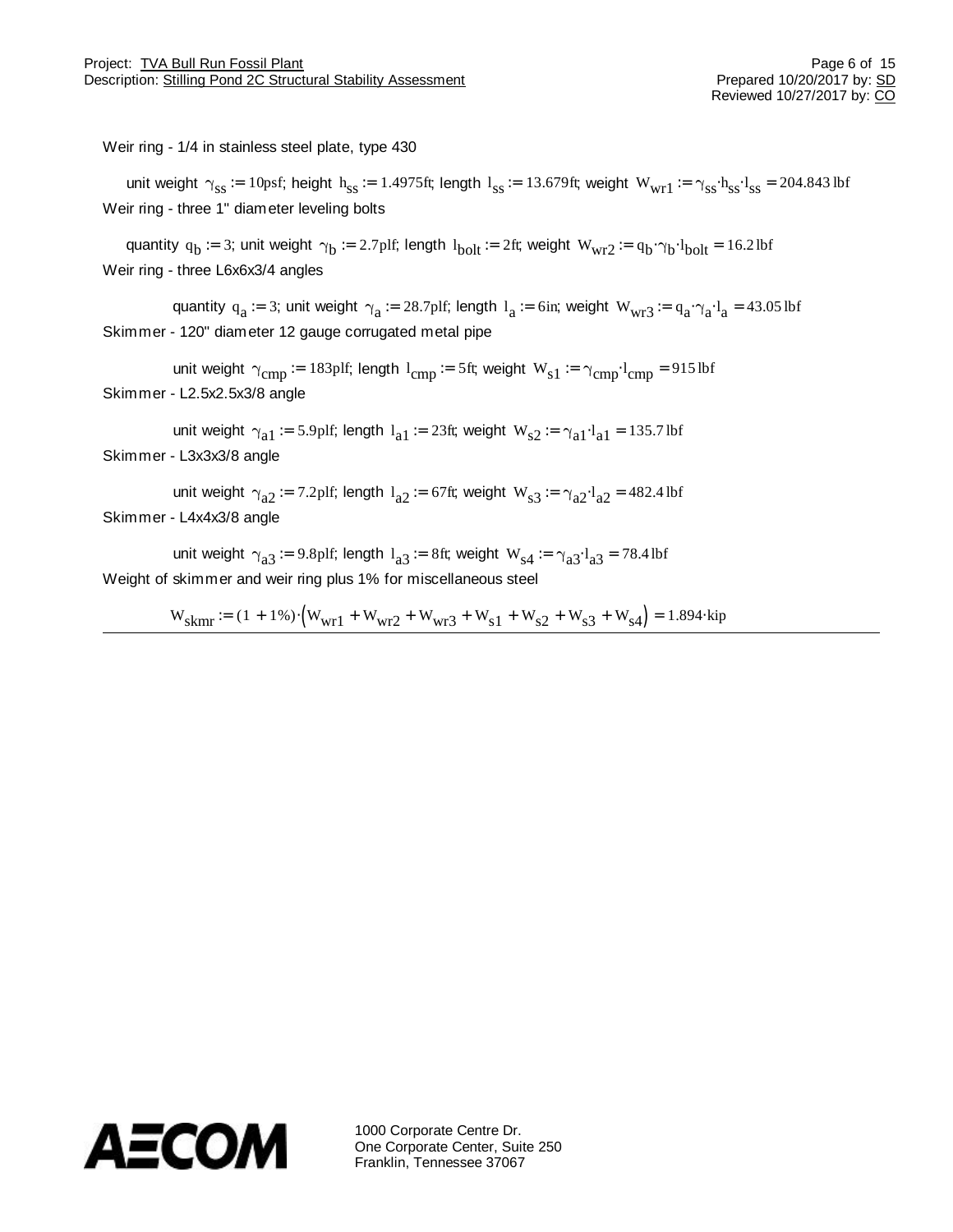### *Floatation Stability - Usual Load Condition*

Floatation stability evaluation is based on current criteria published in U.S. Army Corps of Engineers (USAC E) EM 1110-2-2100, Stability Analysis of Concrete Structures. For floatation stability, the following m inim um allowable safety factors for the usual and unusual loading conditions are required.

Table 1: Floatation Stability Minimum Allowable Factor of Safety

| <b>Load Condition</b>  | Minimum allowable factor of safety |
|------------------------|------------------------------------|
| Usual Load Condition   | $FS_{FL}$ u = 1.3                  |
| Unusual Load Condition | $FS_{FL \text{ un}} = 1.2$         |

| Weight of structure                                                                    | $W_s = W_{\text{ftg}} + W_{\text{box}} + W_{\text{rsr}} + W_{\text{skmr}} = 30.431 \text{ kip}$                        |
|----------------------------------------------------------------------------------------|------------------------------------------------------------------------------------------------------------------------|
| Weight of water contained within structure                                             | (Assume worse case with no water in structure)<br>$W_c := 0$ kip                                                       |
| Surcharge loads<br>Weight of water above top surface of structure                      | $S := 0$ kip<br>$W_G = 0$ kip                                                                                          |
| Calculate uplift force<br>Weight of water displaced by foundation                      | $W_{\text{wd\_fig}} \coloneqq \gamma_{\text{w}} W_{\text{fig}} = 3.955 \text{kip}$                                     |
| Weight of water displaced by junction box<br>Weight of water displaced by riser pipe & | $W_{\text{wd}}$ box = $\gamma_{\text{w}}$ $\mathcal{B}_{\text{box}}^2$ $\mathcal{B}_{\text{box}} = 8.986$ $\text{kip}$ |
| concrete spillway structure extension                                                  | $W_{\text{wd} \text{rsr}} = \gamma_{\text{w}} \delta \theta_{\text{box}}^2 A_{\text{rsr}} = 4.493 \text{kip}$          |

Uplift force  $U := W_{wd} f_{tg} + W_{wd} b_{ox} + W_{wd} r_{sr} = 17.433 \text{ kip}$ 

Floatation stability safety factor F

$$
FS_{FL} := \frac{W_s + W_c + S}{U - W_G} = 1.75 \text{ must be } \ge FS_{FL\_u} = 1.3
$$

Check floatation safety factor for Usual Load Condition

check $FS_{FL}$  :=  $\parallel$  "Satisfactory" if  $FS_{FL}$ <sup>3</sup>  $FS_{FL_u}$ "No Good" otherwise  $:=$  "Satisfactory" if  $FS_{\overline{FI}}$ <sup>3</sup>  $FS_{\overline{FI}}$ <sub>11</sub> = "Satisfactory"

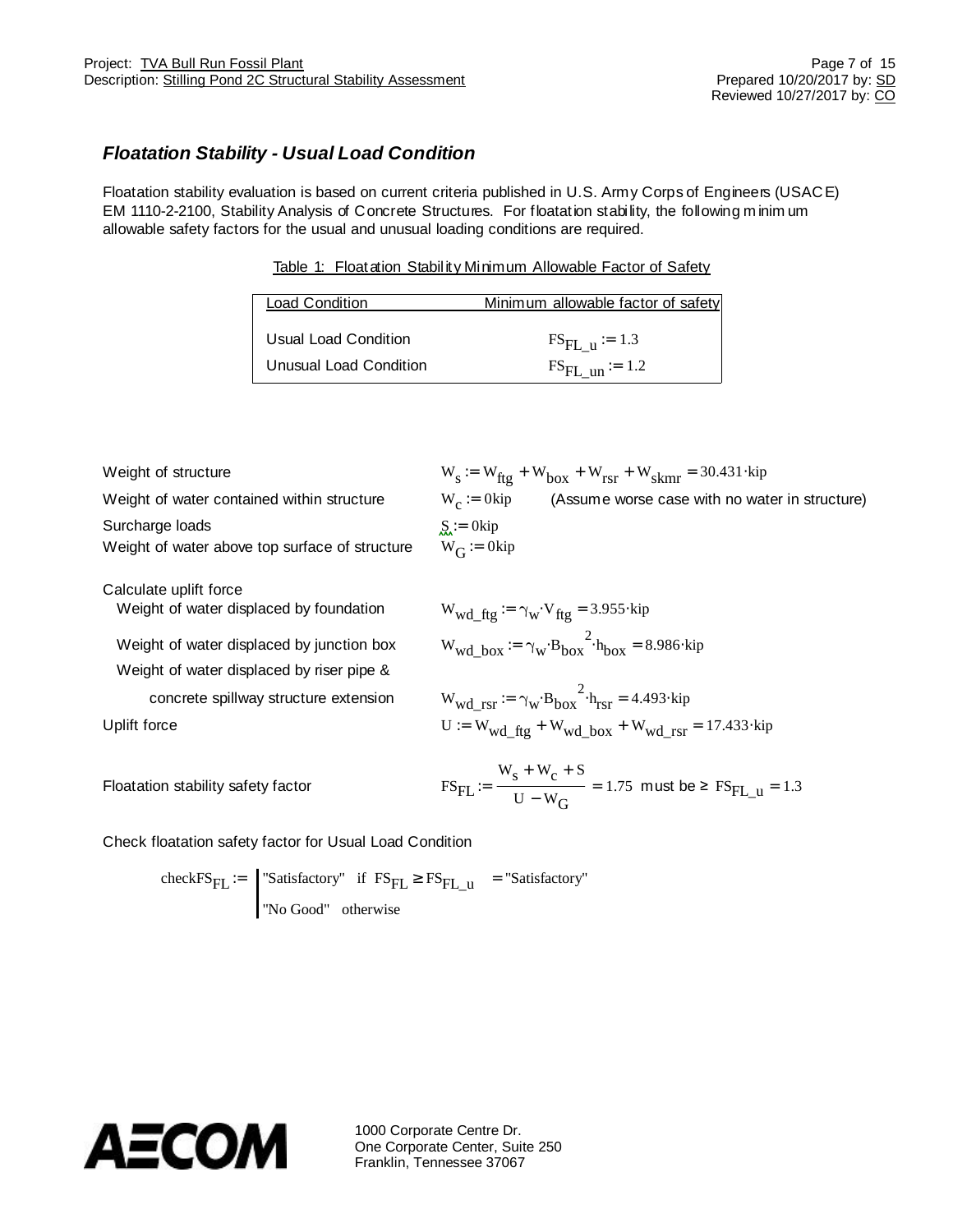## *Bearing Capacity - Usual Load Condition*

The bearing capacity evaluation is based on current criteria published in U.S. Army Corps of Engineers (USAC E) EM 1110-2-2100, Stability Analysis of Concrete Structures. For bearing capacity, the following minimum allowable safety factors for the usual and unusual loading conditions are required.

Table 2: Bearing Capacity Minimum Allowable Factor of Safety

| Load Condition         | Minimum allowable factor of safety |
|------------------------|------------------------------------|
| Usual Load Condition   | $FS_{BC}$ u = 3.0                  |
| Unusual Load Condition | $FS_{BC}$ un = 2.6                 |

| Recall foundation soil parameters<br>Unit weight of foundation soil | $\gamma_s = 100 \text{~pcf}$                                  |
|---------------------------------------------------------------------|---------------------------------------------------------------|
| Friction angle of foundation soil                                   | $\phi_{\rm s} = 26\mathcal{R}$                                |
| Cohesion of foundation soil                                         | $c_s = 0$ xpsf                                                |
| Recall foundation dimensions<br>Foundation - width of footing       | $B_{\text{ftg}} = 6.5 \text{ ft}$                             |
| Foundation - length of footing                                      | $L_{\text{ftg}} = 6.5 \text{ ft}$                             |
| Foundation - depth of footing                                       | $D_{\text{ftg}} = 1.5 \text{ ft}$                             |
| Depth to base of foundation                                         | $D := 794.5 \text{ft} - EL_{bot} + D_{ftg} = 3.44 \text{ ft}$ |
| Depth from ground surface to water                                  | $D_w := 0$ ft                                                 |
| Inclined load angle                                                 | $\theta := 0^{\circ}$                                         |

### Bearing Capacity and Correction Factors based on USACE EM 1110-1-1905, Table 4-3

$$
N_{\varphi} := \tan \frac{\mathfrak{B}}{\mathfrak{e}} \mathfrak{S}^2
$$
  
\n
$$
N_{q} := N_{\varphi} \mathfrak{S}^2
$$
  
\n
$$
N_{q} := N_{\varphi} \mathfrak{S}^2
$$
  
\n
$$
N_{q} := N_{\varphi} \mathfrak{S}^2
$$
  
\n
$$
N_{\varphi} := (N_{q} - 1) \times \cot(\varphi_s) = 22.254
$$
  
\n
$$
N_{\gamma} := (N_{q} - 1) \times \tan(1.4 \times \varphi_s) = 8.002
$$

Shape factors

cohesion 
$$
\zeta_{cs} := 1 + 0.2 \mathcal{N} \phi \frac{B_{\text{ftg}}}{L_{\text{ftg}}} = 1.512
$$
; wedge  $\zeta_{\gamma s} := 1 + 0.1 \mathcal{N} \phi \frac{B_{\text{ftg}}}{L_{\text{ftg}}} = 1.256$ ;  
sureharge  $\zeta_{qs} := 1 + 0.1 \mathcal{N} \phi \frac{B_{\text{ftg}}}{L_{\text{ftg}}} = 1.256$ 

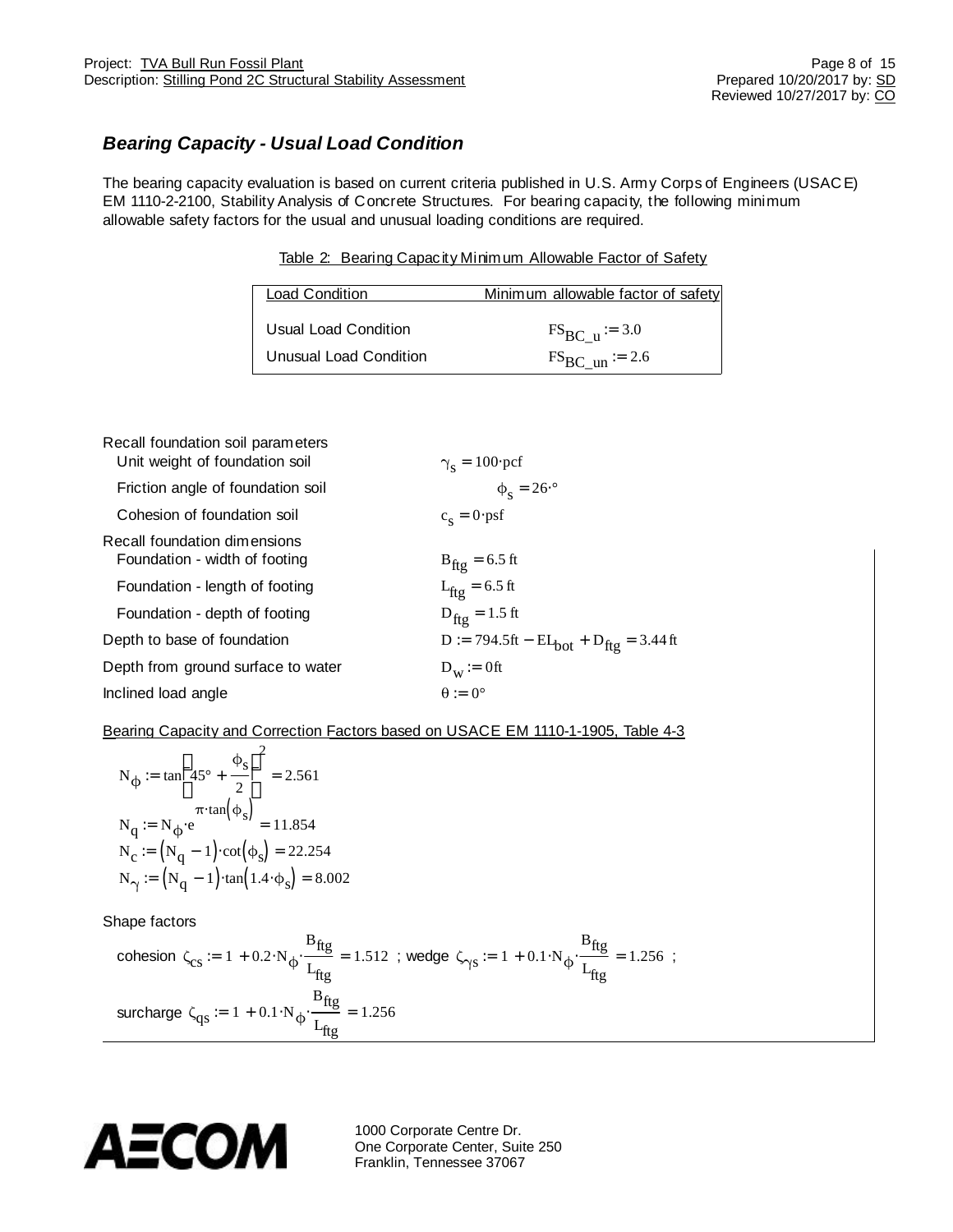### *Bearing Capacity - Usual Load Condition (continued)*

Inclined loading factors

cohesion  $\zeta_{\text{ci}} = \frac{20}{6} - \frac{\theta}{90}$  $\frac{90^{\circ}}{90^{\circ}}\frac{6}{90^{\circ}}$ 2  $x = \frac{20}{5}$  -  $\frac{\theta}{2} = 1$ ; wedge  $\zeta_{\gamma i} = \frac{20}{5}$  -  $\frac{\theta}{\phi}$  $\frac{1}{\phi_{s}g}$ 2  $x = \frac{2}{5}$  =  $\frac{1}{5}$  =  $\frac{6}{5}$  = 1 ; surcharge  $\zeta_{qi} = \frac{2}{5}$  =  $\frac{1}{5}$  $\frac{1}{\phi_{s}^2}$ 2  $:=$   $\frac{64}{1}$  -  $\frac{64}{1}$  -  $\frac{1}{2}$  = 1

Foundation depth factors

cohesion 
$$
\zeta_{cd} := 1 + 0.2 \mathcal{N} \phi \frac{\frac{1}{2}}{B_{fig}} = 1.169
$$
; wedge  $\zeta_{\gamma d} := 1 + 0.1 \mathcal{N} \phi \frac{\frac{1}{2}}{B_{fig}} = 1.085$ ;  
sureharge  $\zeta_{qd} := 1 + 0.1 \mathcal{N} \phi \frac{\frac{1}{2}}{B_{fig}} = 1.085$ 

Correction factors

$$
\text{cohesion }\zeta_c:=\zeta_{cs}\times_{ci}\zeta_{cd}=1.768\text{ ; wedge }\zeta_\gamma:=\zeta_{\gamma s}\times_{\gamma i}\zeta_{\gamma d}=1.362\text{ ; succhard}\ \zeta_q:=\zeta_{qs}\times_{qi}\zeta_{qd}=1.362
$$

Ultimate bearing capacity q  $u = c_s X_c X_c + \frac{1}{2}$  $\mathcal{L} = c_s \mathbf{N}_c \mathbf{X}_c + \frac{1}{2} \mathbf{B}_{\text{ftg}} \mathbf{X} \mathbf{Y}_s - \mathbf{\gamma}_w \mathbf{X}_\mathbf{N} \mathbf{X}_\mathbf{N} + (\mathbf{\gamma}_s - \mathbf{\gamma}_w) \mathbf{X}_\mathbf{N} \mathbf{X}_\mathbf{Q} = 3.421 \text{ksf}$ Net bearing capacity  $y = q_u - (\gamma_s - \gamma_w) \Delta D = 3.292 \lambda s$ 

Weight of structure

 $W_s = 30.431$  kip

Weight of water contained within structure (Assume worst case with water filled in structure)

Weight of water inside junction box Weight of water inside riser  $W_{wc}$ 

Total weight of water contained in structure

Total applied pressure (ignoring uplift pressure)

$$
rsr := \gamma_W \frac{\pi}{4} \lambda D_{rsr}^2 \lambda_{rsr} = 1.568 \lambda_{\text{tip}}
$$
  
\n
$$
W_C := W_{wc\_box} + W_{wc\_rsr} = 5.562 \lambda_{\text{tip}}
$$
  
\n
$$
q_{\text{applied}} := \frac{W_s + W_C}{B_{\text{fig}} \lambda_{\text{fig}}} = 0.852 \lambda_{\text{tsf}}
$$

 $\mathcal{B} = \gamma_{\text{w}} \left\{ B_{\text{box}} - 2x_{\text{box}} \right\}^2 x_{\text{box}} = 3.994 x_{\text{up}}$ 

Bearing capacity safety factor

$$
FS_{BC} := \frac{q_{net}}{q_{applied}} = 3.86 \text{ must be } \geq FS_{BC\_u} = 3
$$

Check bearing capacity for Usual Load Condition

checkFS<sub>BC</sub> :=  $\vert$  "Satisfactory" if FS<sub>BC</sub><sup>3</sup> FS<sub>BC</sub><sub>\_u</sub> "No Good" otherwise  $:=$  "Satisfactory" if  $FS_{BC}$ <sup>3</sup>  $FS_{BC}$  = "Satisfactory"

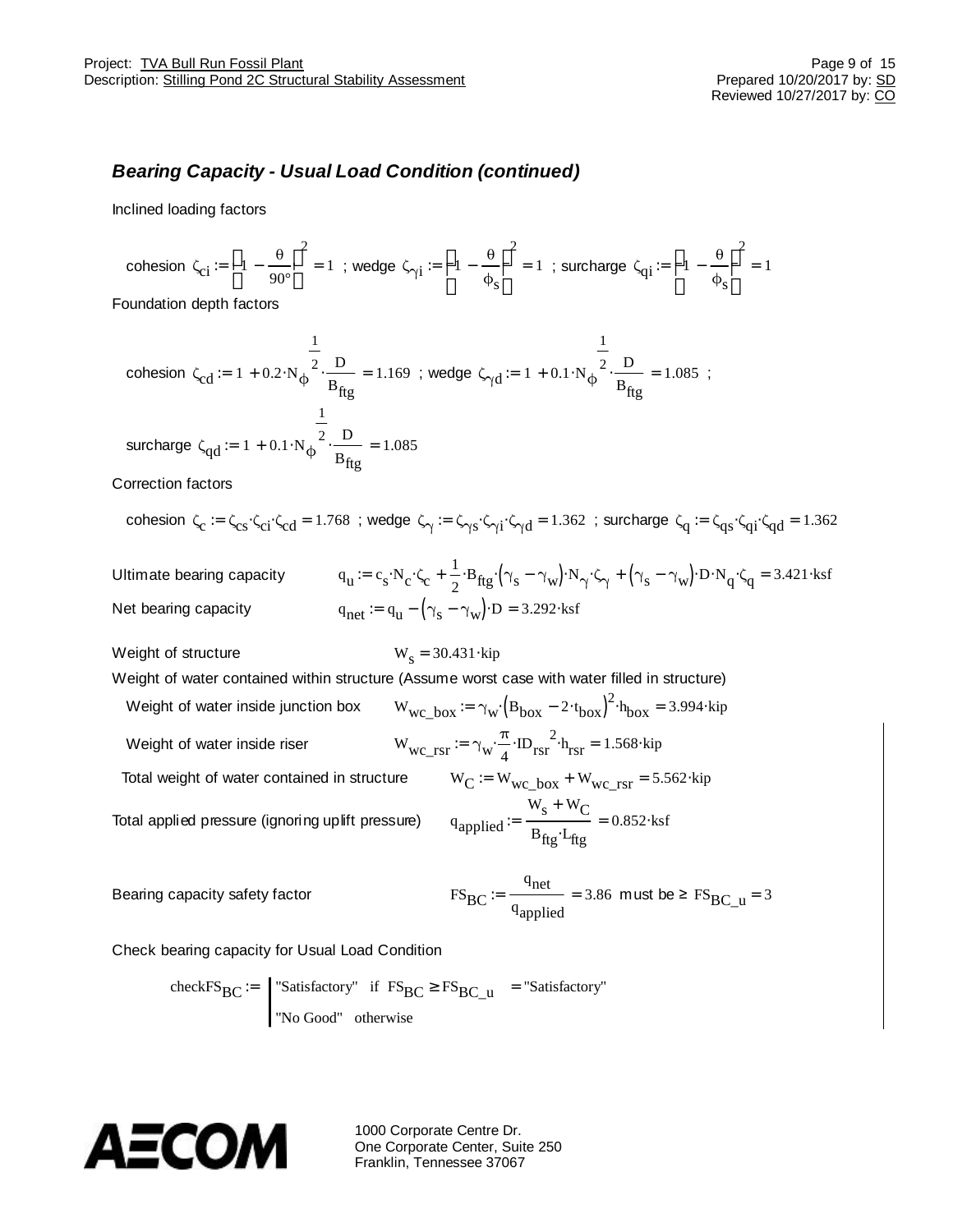### *Sliding Stability- Unusual Load Condition*

The sliding stability evaluation is based on current criteria published in U.S. Army Corps of Engineers (USACE) EM 1110-2-2100, Stability Analysis of Concrete Structures. For sliding stability, the following m inim um allowable safety factors for the usual and unusual loading conditions are required.

|  | Table 3: Sliding Stability Minimum Allowable Factor of Safety |  |  |
|--|---------------------------------------------------------------|--|--|
|  |                                                               |  |  |

| <b>Load Condition</b>  | Minimum allowable factor of safety |
|------------------------|------------------------------------|
| Usual Load Condition   | $FS_{SL}$ u = 2.0                  |
| Unusual Load Condition | $\text{FS}_{\text{SL}}$ un = 1.5   |

Calculate lateral drag force on side of riser structure. For submerged condition, the riser is assumed to be subjected to flood water flow.

| Assumed maximum flood water velocity $V_{max} = 6 \frac{\pi}{s}$                           |                                         |                                                                                                                                                                           |
|--------------------------------------------------------------------------------------------|-----------------------------------------|---------------------------------------------------------------------------------------------------------------------------------------------------------------------------|
| Drag coefficient                                                                           | $C_{\rm D} = 1.25$                      | (USACE - drag coefficient not less than 1.25)                                                                                                                             |
| Density of water                                                                           | $\rho := 1.937 \frac{\text{slug}}{f^3}$ |                                                                                                                                                                           |
| Height of riser structure with skimmer                                                     |                                         | $H_{eff}$ = $H_{structure}$ + 3ft = 9.24 ft (skimmer top is 3' above riser top)                                                                                           |
| Frontal area (face of riser)                                                               |                                         |                                                                                                                                                                           |
| $A_{fa}$ = $B_{box}$ $A_{box}$ + $B_{box}$ $A_{rsr}$ + 10ft $A_{cmn}$ = 86 ft <sup>2</sup> |                                         |                                                                                                                                                                           |
| Lateral drag force on riser                                                                |                                         | $F_D = C_D \frac{1}{2} \phi W_{max}^2 A_{fa} = 3.748$ *kip                                                                                                                |
| Normal force                                                                               |                                         | $F_N := W_s + W_C + S + W_G - U = 18.56$ *kip                                                                                                                             |
| Sliding stability safety factor                                                            |                                         | $\text{FS}_{SL} := \frac{c_s \mathcal{B}_{\text{ftg}} \mathcal{A}_{\text{ftg}} + F_N \text{tan}(\phi_s)}{E} = 2.42 \text{ must be } \geq \text{FS}_{SL \text{ un}} = 1.5$ |
| Check sliding stability for Unusual Load Condition                                         |                                         |                                                                                                                                                                           |

check $\text{FS}_{\text{SL}}$  :=  $\text{``Satisfactory''}$  if  $\text{FS}_{\text{SL}}$ <sup>3</sup>  $\text{FS}_{\text{SL}}$ <sub>un</sub> "No Good" otherwise  $:=$  "Satisfactory" if  $FS_{ST}$ <sup>3</sup>  $FS_{ST}$ <sub>un</sub> = "Satisfactory"

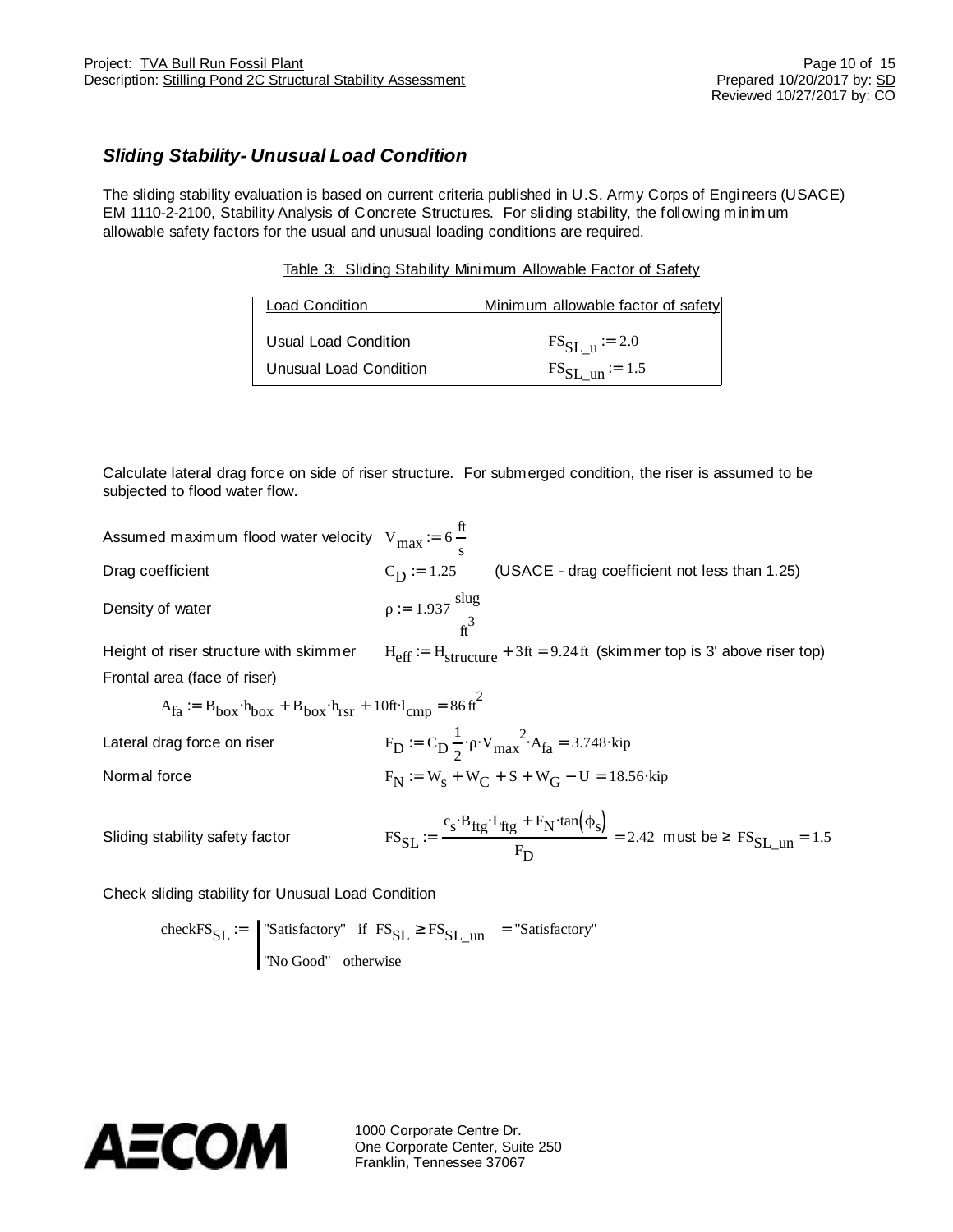### *Overturning Stability- Unusual Load Condition*

The overturning stability evaluation is based on current criteria published in U.S. Army Corps of Engineers (USACE) EM 1110-2-2100, Stability Analysis of Concrete Structures. For overturning stability, the following criteria for the usual and unusual loading conditions are required.

| Table 4: Overtuming Stability Acceptance criteria |  |  |
|---------------------------------------------------|--|--|
|                                                   |  |  |

| Load Condition         | Acceptance criteria                            |
|------------------------|------------------------------------------------|
| Usual Load Condition   | 100% base in compression                       |
| Unusual Load Condition | 75% base in compression, resultant within base |

 $B_{\text{ftg}}$ 6

Overturning moment due to lateral drag force

Eccentricity (resultant from center of foundation)

$$
MD := FD \times \frac{Peff}{2} = 17.316 \text{At} \text{skip}
$$

$$
\text{ecc} := \frac{MD}{FN} = 0.933 \text{ ft}
$$

:= = "100% base in compression"

 $F_{\rm N}$ 

 $B_{\text{ftg}}$ 2  $:= -M_D + F_N \times \frac{R_S}{r} = 43.002 \times \text{tki}$ 

 $= 1.083$  ft

 $H_{\text{eq}}$ 

check if eccentricity is within middle 1/3 of foundation

check<sub>ecc</sub> := 
$$
\begin{array}{c} \n\text{100\% base in compression} \\
\text{100\% base in compression} \\
\text{100\% base} \\
\text{100\% base} \\
\text{100\% base} \\
\text{100\% base} \\
\text{100\% base} \\
\text{100\% base} \\
\text{100\% base} \\
\text{100\% base} \\
\text{100\% base} \\
\text{100\% base} \\
\text{100\% base} \\
\text{100\% base} \\
\text{100\% base} \\
\text{100\% base} \\
\text{100\% base} \\
\text{100\% base} \\
\text{100\% base} \\
\text{100\% base} \\
\text{100\% base} \\
\text{100\% base} \\
\text{100\% base} \\
\text{100\% base} \\
\text{100\% base} \\
\text{100\% base} \\
\text{100\% base} \\
\text{100\% base} \\
\text{100\% base} \\
\text{100\% base} \\
\text{100\% base} \\
\text{100\% base} \\
\text{100\% base} \\
\text{100\% base} \\
\text{100\% base} \\
\text{100\% base} \\
\text{100\% base} \\
\text{100\% base} \\
\text{100\% base} \\
\text{100\% base} \\
\text{100\% base} \\
\text{100\% base} \\
\text{100\% base} \\
\text{100\% base} \\
\text{100\% base} \\
\text{100\% base} \\
\text{100\% base} \\
\text{100\% base} \\
\text{100\% base} \\
\text{100\% base} \\
\text{100\% base} \\
\text{100\% base} \\
\text{100\% base} \\
\text{100\% base} \\
\text{100\% base} \\
\text{100\% base} \\
\text{100\% base} \\
\text{100\% base} \\
\text{100\% base} \\
\text{100\% base} \\
\text{100\% base} \\
\text{100\% base} \\
\text{100\% base} \\
\text{100\% base} \\
\text{100\% base} \\
\text{100\% base} \\
\text{100\% base} \\
\
$$

"Less than 100% base in compression" otherwise

Sum moments about toe of riser

Resultant distance from toe of riser

Resultant ratio

$$
F_N
$$
  

$$
x_{R\_ratio} := \frac{x_R}{B_{fig}} = 0.356
$$

 $:=$   $\frac{6}{1}$  = 2.317 ft

 $\rm M_{O}$ 

Base area in compression (USACE EM 1110-2-2502, Figure 4-4) base<sub>c</sub> := 3 $\frac{1}{x_{R\_ratio}}$  = 107 $\%$ 

Check overturning percent base in compression acceptance criteria for Unusual Load Condition

checkbase<sub>c</sub> :=  $\int$  "Satisfactory" if base<sub>c</sub> <sup>3</sup> 75% "No Good" otherwise  $:=$  "Satisfactory" if base <sup>3</sup> 75% = "Satisfactory"

Check overturning resultant acceptance criteria for Unusual Load Condition

check<sub>rslt</sub> :=  $\int$  "Satisfactory, resultant within base" if Oft  $\mathbf{\pounds}$  x<sub>R</sub>  $\mathbf{\pounds}$  B<sub>ftg</sub> "No good, resultant outside base" otherwise  $\mathcal{L} =$  "Satisfactory, resultant within base" if  $0$ ft  $\mathcal{L}$  x<sub>R</sub>  $\mathcal{L}$  B<sub>fto</sub> = "Satisfactory, resultant within base"

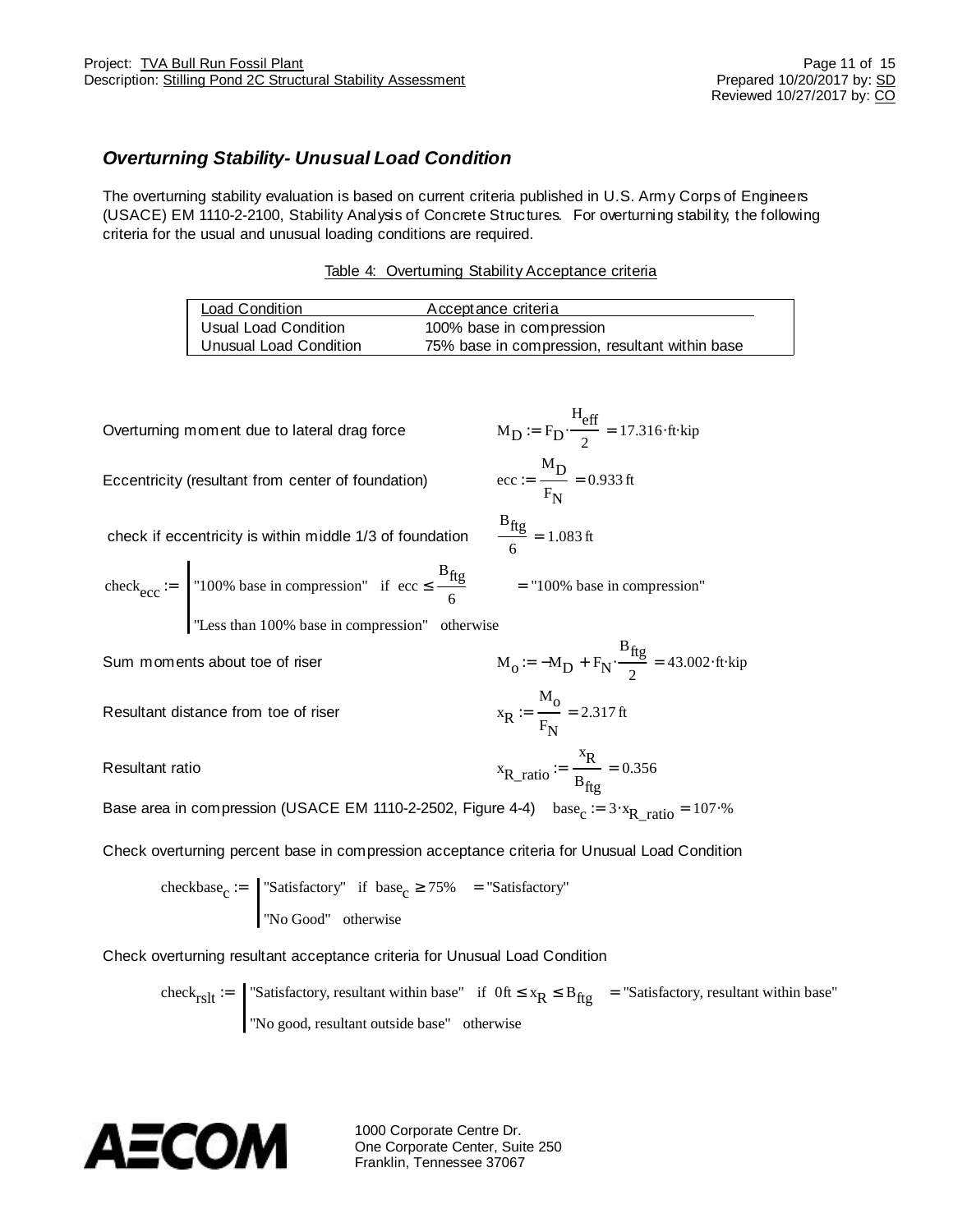### *Bearing Capacity - Unusual Load Condition*

Maximum bearing pressure for 
$$
ecc > \frac{B_{\text{ftg}}}{6}
$$
  
\n $Q_{\text{max}} := \frac{2 \times F_N}{3 \times f_{\text{ftg}} \times \frac{2 \times F}{e^2} - \frac{0.822 \times s f}{e^2}}$   
\n $3 \times f_{\text{ftg}} \times \frac{2 \times F_N}{e^2} - \frac{0.822 \times s f}{e^2}$   
\n $FS_{\text{bc}} := \frac{q_{\text{net}}}{Q_{\text{max}}} = 4.01 \text{ must be } \geq FS_{\text{BC\_un}} = 2.6$ 

Check bearing capacity for Unusual Load Condition

checkFS<sub>bc</sub>  $=$   $\vert$  "Satisfactory" if FS<sub>bc</sub><sup>3</sup> FS<sub>BC\_un</sub> "No Good" otherwise  $:=$  "Satisfactory" if  $FS_{bc}$ <sup>3</sup>  $FS_{BC}$ <sub>un</sub> = "Satisfactory"

### *Check Riser Does Not Tip Over - Unusual Load Condition*

Overturning moment due to lateral drag force

$$
M_{o\_LD} := F_D \chi_{\hat{e}}^{3H_{eff}} \frac{\ddot{\sigma}}{2} = 17.316 \text{M}
$$

Resisting moment from weight of riser and skimmer Check riser does not tip over for Unusual Load Condition

$$
M_r := (W_{skmr} + W_{rsr}) \times \frac{OD_{rsr}}{2} = 20.824 \text{At} \text{skip}
$$

check<sub>riser</sub>  $=$  "Satisfactory, riser does not tip over" if  $M_r$ <sup>3</sup>  $M_o$ <sub>LD</sub> "No Good" otherwise  $\mathcal{L} =$  "Satisfactory, riser does not tip over" if  $M_r$ <sup>3</sup>  $M_{\Omega$ <sub>D</sub> = "Satisfactory, riser does not tip over"

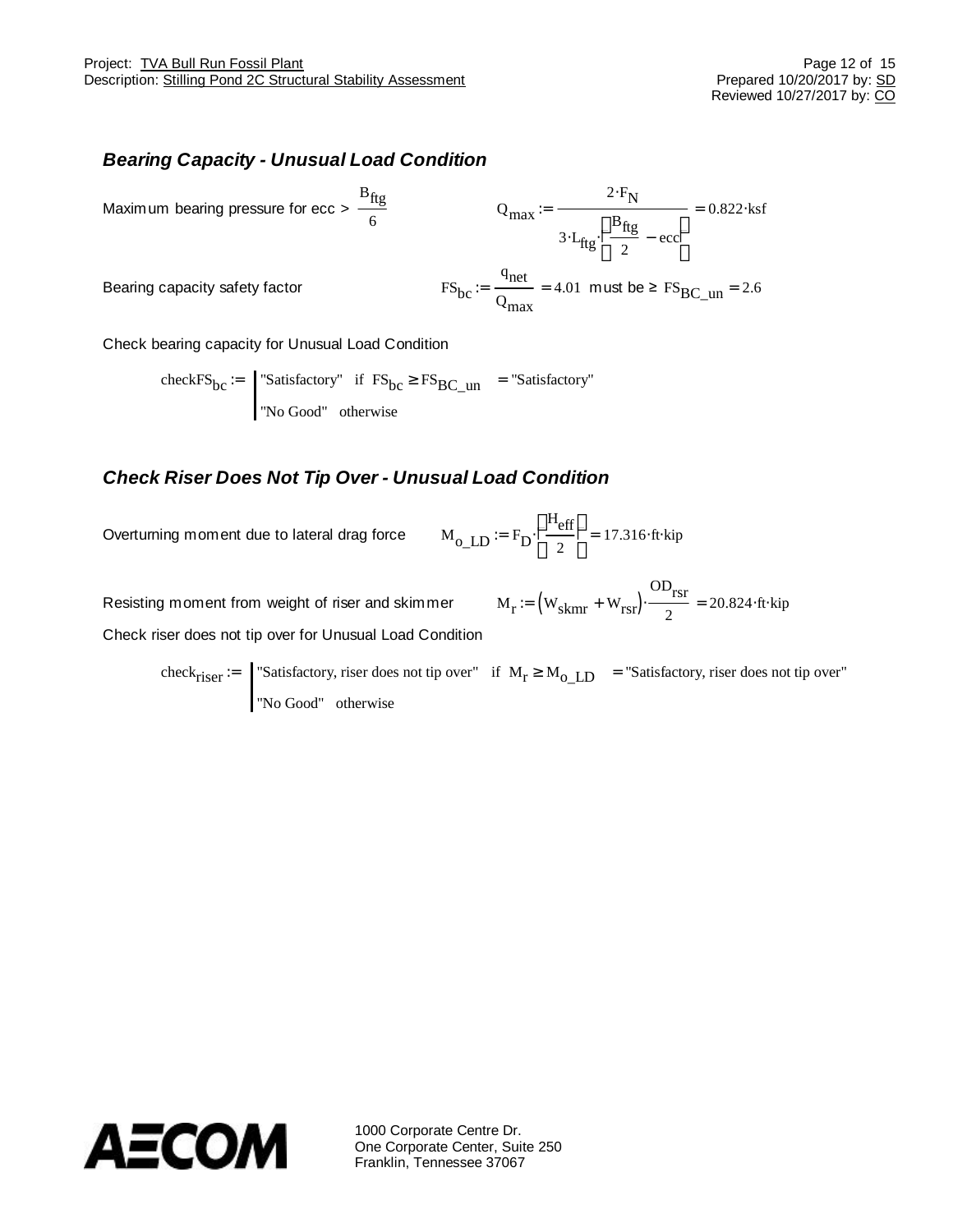### *Check Shear and Maximum Moment in Risers - Unusual Load Condition*

Define load and resistance factors based on ACI 350 (conservatively use plain concrete values) shear reduction factor  $\phi_c$  := 0.55; bending moment reduction factor  $\phi_b$  := 0.55

load factor for fluids  $FL = 1.4$ 

Maximum factored shear load  $:=$  FL $\times$ <sub>D</sub> = 5.247 $\times$ kip Shear capacity of riser  $\approx \phi_c \times 0.10 \times_c \times T_{\text{rsr}} = 107.819 \times \text{kip}$ 

check shear capacity

"Satisfactory" if  $V_c$ <sup>3</sup> V<sub>u</sub> "No good" otherwise  $\mathcal{L} =$  "Satisfactory" if  $V_c^3$   $V_u =$  "Satisfactory"

Maximum factored moment load

 $M_u := FLM_0$   $LD = 24.243$  at kip

Section modulus of riser

$$
S_{X\_rsr} := \frac{\frac{\pi}{64} \times 0.0 \text{ m/sr}^4 - 10 \text{ m/sr}}{\frac{\text{OD}_{rsr}}{2}} = 4.592 \times t^3
$$

Moment capacity in compression  $\rm M_{\rm cc} \coloneqq \varphi_{b} \rm \AA_c \rm \AA_{X\_rsr}$  = 1091.03 $\rm \AA$ t $\rm \AA$ ip Moment capacity in tension  $\mathcal{F} = \phi_b \mathcal{F}_t \mathcal{F}_{X_TST} = 128.601 \mathcal{F}_t \mathcal{F}_t$ 

| check moment capacity | check $M_c :=$ Satisfactory" if $min(M_{cc}, M_{ct})^3$ $M_u$ = "Satisfactory" |
|-----------------------|--------------------------------------------------------------------------------|
|                       | "No good" otherwise                                                            |

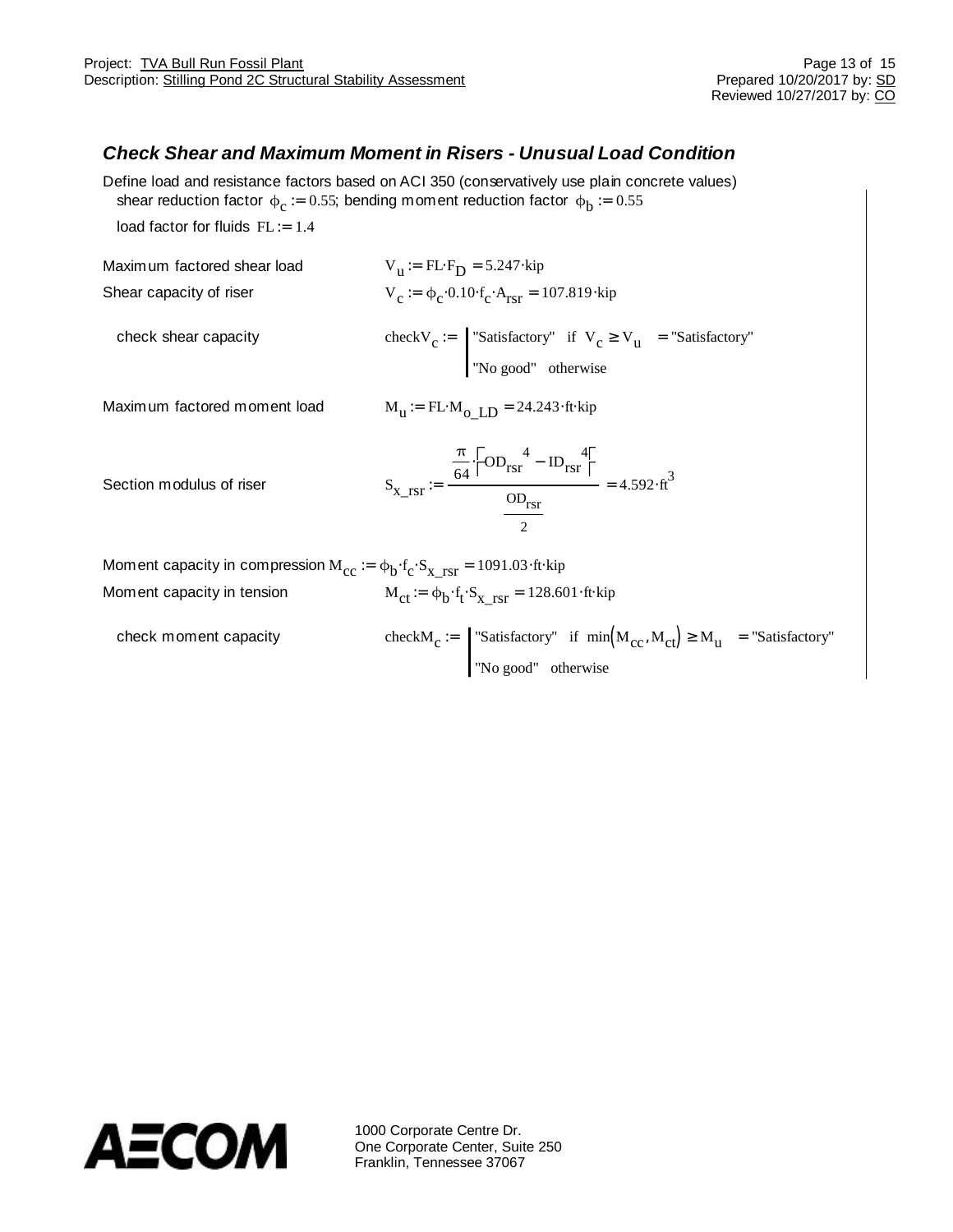### *Check Shear and Maximum Moment in Pipes - Usual Condition*

Inner diameter of pipe,  $ID_p = 36$ in Wall thickness of pipe,  $t_{WD} := 4in$ Outer diameter of pipe,  $OD_p := ID_p + 2\lambda_{wp} = 44$  $\lambda$ in Area of pipe,  $A_p$ π  $\frac{\pi}{4}$   $\frac{3}{6}$ OD<sub>p</sub><sup>2</sup> - ID<sub>p</sub><sup>2</sup> $\frac{2}{6}$  = 3.491 ft<sup>2</sup> Unit weight of dike embankment,  $\gamma_{emb} = 120 \text{pcf}$  Height of dike embankment,  $H_{emb} = 15 \text{ft}$ Depth from top of dike to water level, dw := 10.7ft (top of dike at EL 811', normal pool at EL 800.3') Vertical arching factor,  $VAF = 1.45$ Effective length of pipe,  $L_e := 1$ ft Load due to earth pressure,  $W_e = VAF \otimes_{emb} OD_p * H_{emb} = 9.57 \times \frac{kip}{6}$ ft  $\mu = \text{VAF} \times_{\text{lamb}} \text{OD}_n \times \text{H}_{\text{emb}} = 9.57$ Force from earth pressure,  $\rm{F_{W\_e}} \coloneqq \rm{W_{e}A_{e}} \rm{= 9.57}$ xip Load due to water,  $W_D = \gamma_W \lambda^2 \text{OD}_p \lambda^2 H_{\text{emb}}$  - dw) = 0.984 $\times \frac{\text{kip}}{\text{A}}$ ft  $:= \gamma_{\rm w} \times 0$   $\sum_{n=1}$   $\mathcal{H}_{\rm emb}$  - dw  $= 0.984$ Force from water,  $F_{D\_p} \coloneqq W_{D} \lambda_{e}$  = 0.984 $\lambda$ kip Moment load due to earth pressure,  $\rm\,M_{\rm \,O}_{\rm -}$ Fwe  $W_e$  $\chi_e^2$ 8  $:=$   $\frac{6}{1}$  = 1.196 $\forall$ t $\times$ kip Moment load due to water,  $\rm\,M_{o\_Fd p}$  $W_Dx_e^2$ 8  $:= \frac{12.66}{\pi} = 0.123$   $\forall$ t $\times$ kip Define load and resistance factors based on ACI 350 (conservatively use plain concrete values) shear reduction factor  $\phi_{\rm c}$  = 0.55 ; bending moment reduction factor  $\phi_{\rm b}$  = 0.55 Maximum factored shear load  $V_{\text{u-p}} := \max \left( 1.4 \times \frac{F_{\text{D-p}}}{1.2 \times \text{D-p}} + 1.6 \times \frac{F_{\text{W}}}{1.6} \right) = 16.493 \times \text{kip}}$ Shear capacity of pipe  $\phi_c = \phi_c \times 0.10 \times_{c} \times A_p = 82.938 \times 10^{10}$ check shear capacity check $V_{c_p}$  =  $\vert$  "Satisfactory" if  $V_{c_p}$ <sup>3</sup>  $V_{u_p}$ "No good" otherwise  $\mathcal{L} =$  "Satisfactory" if  $V_{c}$   $n^3$   $V_{11}$   $n =$  "Satisfactory" Maximum factored moment load  $M_{u_p} = max(1.4 M_{o_Fdp}, 1.2 M_{o_Fdp} + 1.6 M_{o_Fwe}) = 2.062$  Kiva is a set of  $m_{u_p}$ Section modulus of riser π  $\frac{\pi}{64}$   $\bigotimes^4 \text{OD}_p^4$  -  $\text{ID}_p^4$  $op_{\mathsf{p}}$  $\frac{64}{5} = \frac{64}{5} = 2.671 \text{m}^3$ 

2 Moment capacity in compression  $\rm M_{\rm CC\_p} \coloneqq \varphi_{\rm b} \rm \not x_{\rm c} \bm{\cdot} \bm{\raisebox{0.5ex}{\scriptsize s}}_{\rm X\_p}$  = 634.602 $\rm \not\it x$ tip Moment capacity in tension  $\mathcal{F} = \phi_b \mathcal{F}_t \mathcal{F}_{x\_p} = 74.801 \mathcal{F}$ 

check moment capacity

$$
\text{checkM}_{c\_p} := \begin{bmatrix} \text{``Satisfactory''} & \text{if } \min(M_{cc\_p}, M_{ct\_p}) \text{''} \\ \text{``No good''} & \text{otherwise} \end{bmatrix} \text{''} \text{M}_{u\_p} = \text{``Satisfactory''}
$$

AECOM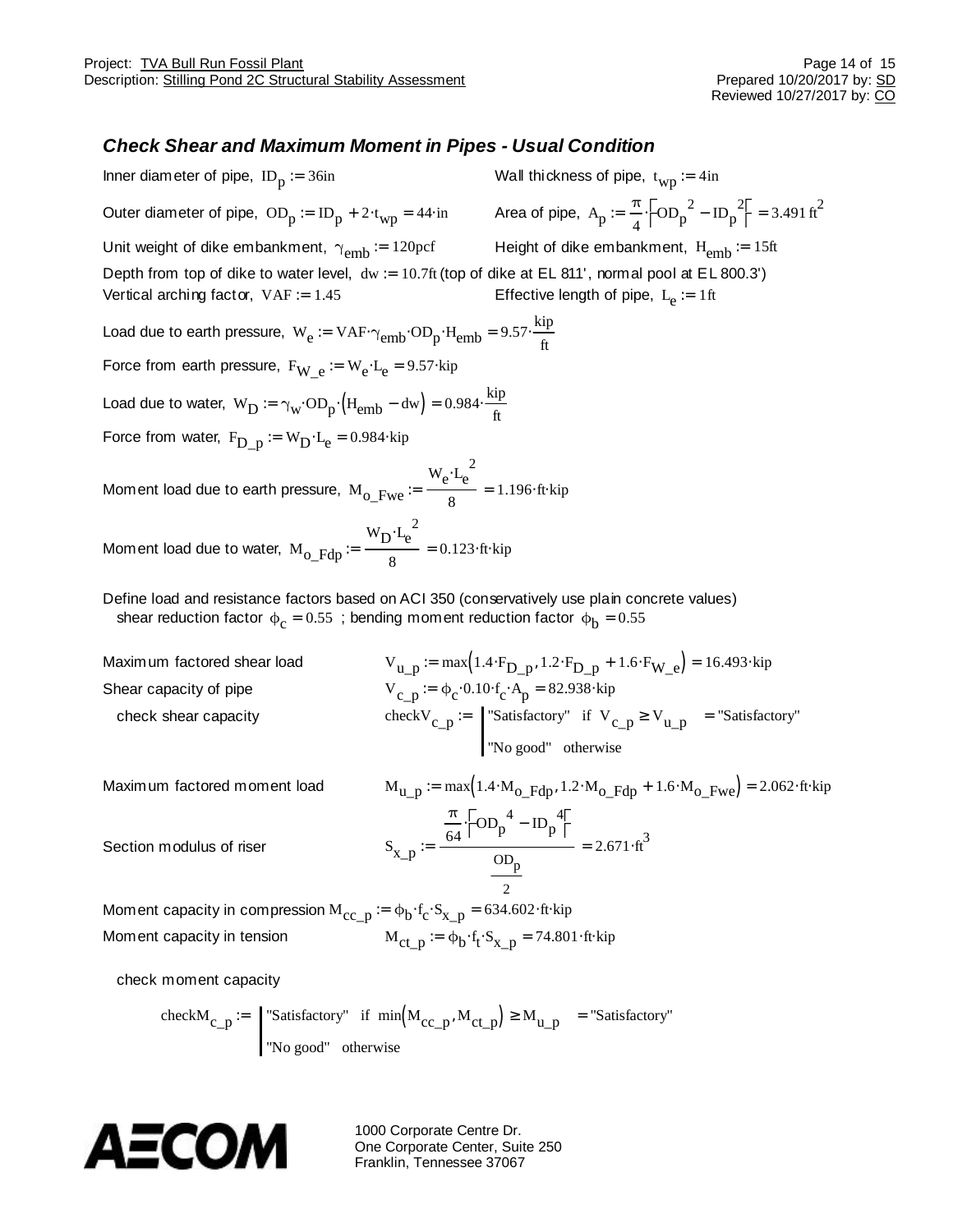### *Check Shear and Maximum Moment in Pipes - Unusual Condition*

Depth from top of dike to water level,  $dw\_un := 3ft$  (top of dike at EL 811', flood pool at EL 808') (Conservatively assumes 3' freeboard)

Load due to water,  $W_{D\_un} = \gamma_W \times D_p \times (H_{emb} - dw\_un) = 2.746 \times \frac{kip}{f}$  $:= \gamma_{\text{w}}\text{OD}_{\text{n}}\times H_{\text{emb}}$  - dw\_un) = 2.746> Force from water,  $\rm F_{D\_p\_un} \coloneqq \rm W_{D\_un} \rm {\mathcal{A}}_{e}$  = 2.746 $\rm {kip}$ 

Moment load due to earth pressure,  $M_0$ <sub>Dwe</sub> = 1.196  $\text{At} \times \text{tp}$ 

Mo mend load due to water,  $\rm\,M_{O\_Fdp\_un}$  $W_{D\_un}$  $\chi_e^2$ 8  $:= \frac{D_{\text{max}}}{I} = 0.343 \text{m/s}$ 

Define load and resistance factors based on ACI 350 (conservatively use plain concrete values) shear reduction factor  $\phi_{\text{c}}$  = 0.55 ; bending moment reduction factor  $\phi_{\text{b}}$  = 0.55

| Maximum factored shear load | $V_{u_p \text{min}} := \max(1.4 \times_{D_p \text{min}} 1.2 \times_{D_p \text{min}} 1.6 \times_{W_e} 1.6 \times_{W_e} 1.8607 \text{ kip})$ |
|-----------------------------|--------------------------------------------------------------------------------------------------------------------------------------------|
| Shear capacity of pipe      | $V_{c}$ n = 82.938 $\star$ kip                                                                                                             |
| check shear capacity        | check $V_c$ p un $:=$ Satisfactory" if $V_c$ p <sup>3</sup> $V_u$ p un = "Satisfactory"                                                    |
|                             | "No good" otherwise                                                                                                                        |

ft

Maximum factored moment load

 $M_{\text{u-p-un}} = \text{max} \left( 1.4 \text{M}_{\text{O-Hdp-un}} , 1.2 \text{M}_{\text{O-Hdp-un}} + 1.6 \text{M}_{\text{O-Hw}} \right) = 2.326 \text{At} \text{kip}$ 

Moment capacity in compression  $M_{cc-p} = 634.602 \text{m/s}$ Moment capacity in tension  $M_{\text{ct-p}} = 74.801 \text{m}$  for  $M_{\text{ct-p}} = 74.801 \text{m}$ 

check moment capacity

check $M_{c_p \text{min}} =$  Satisfactory" if  $min(M_{cc_p}, M_{ct_p})$ <sup>3</sup> M<sub>u\_p\_un</sub> "No good" otherwise  $:=$  Satisfactory" if  $min(M_{cc}, N_{ct}, N)^3$   $M_{11}$   $_{11}$   $_{11}$   $_{21}$   $_{21}$   $_{21}$   $_{21}$   $_{21}$   $_{21}$   $_{21}$   $_{21}$   $_{21}$   $_{21}$   $_{21}$   $_{21}$   $_{21}$   $_{21}$   $_{21}$   $_{21}$   $_{21}$   $_{21}$   $_{21}$   $_{21}$   $_{21}$   $_{21}$   $_{21}$   $_{$ 

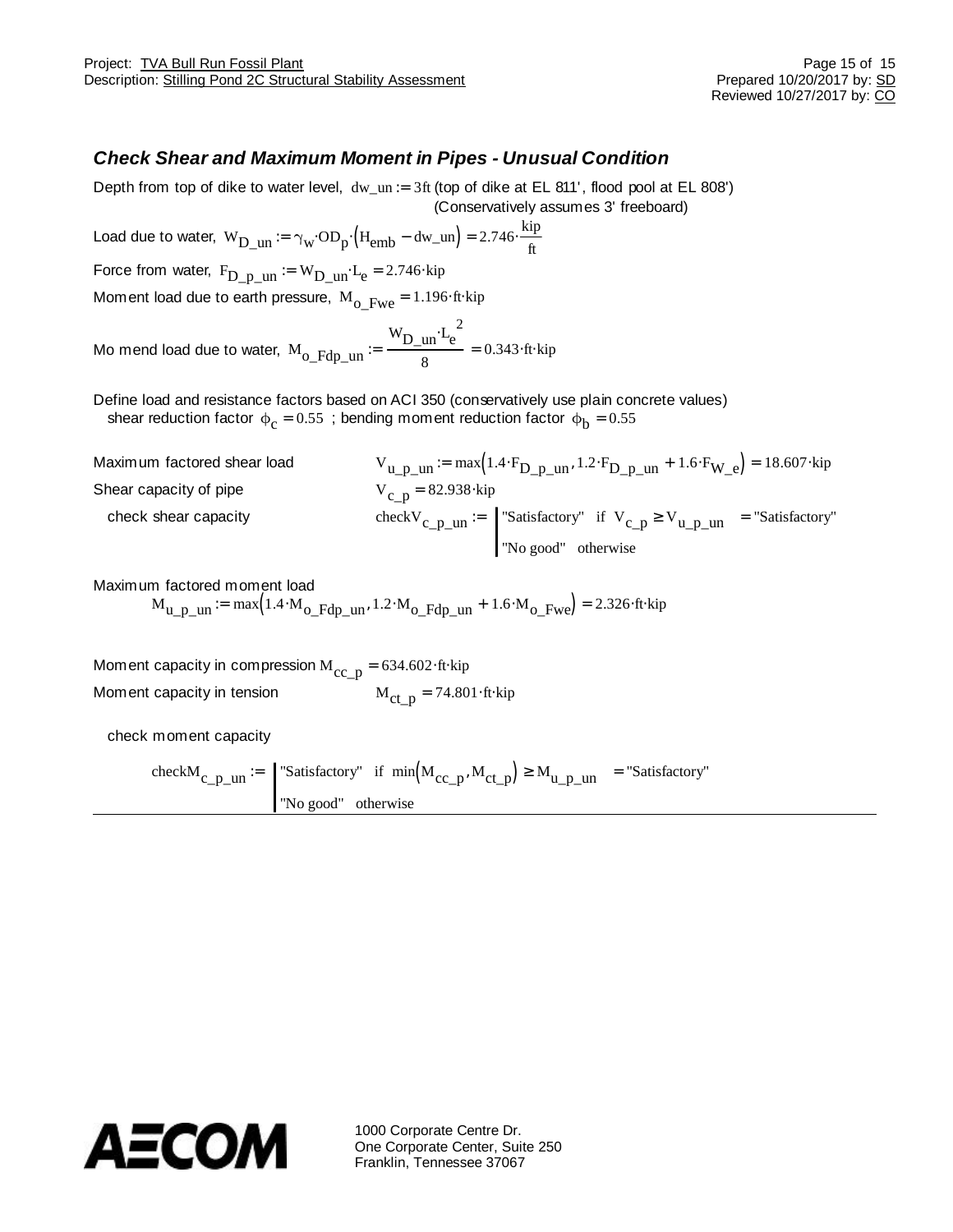**APPENDIX B** IMAGES